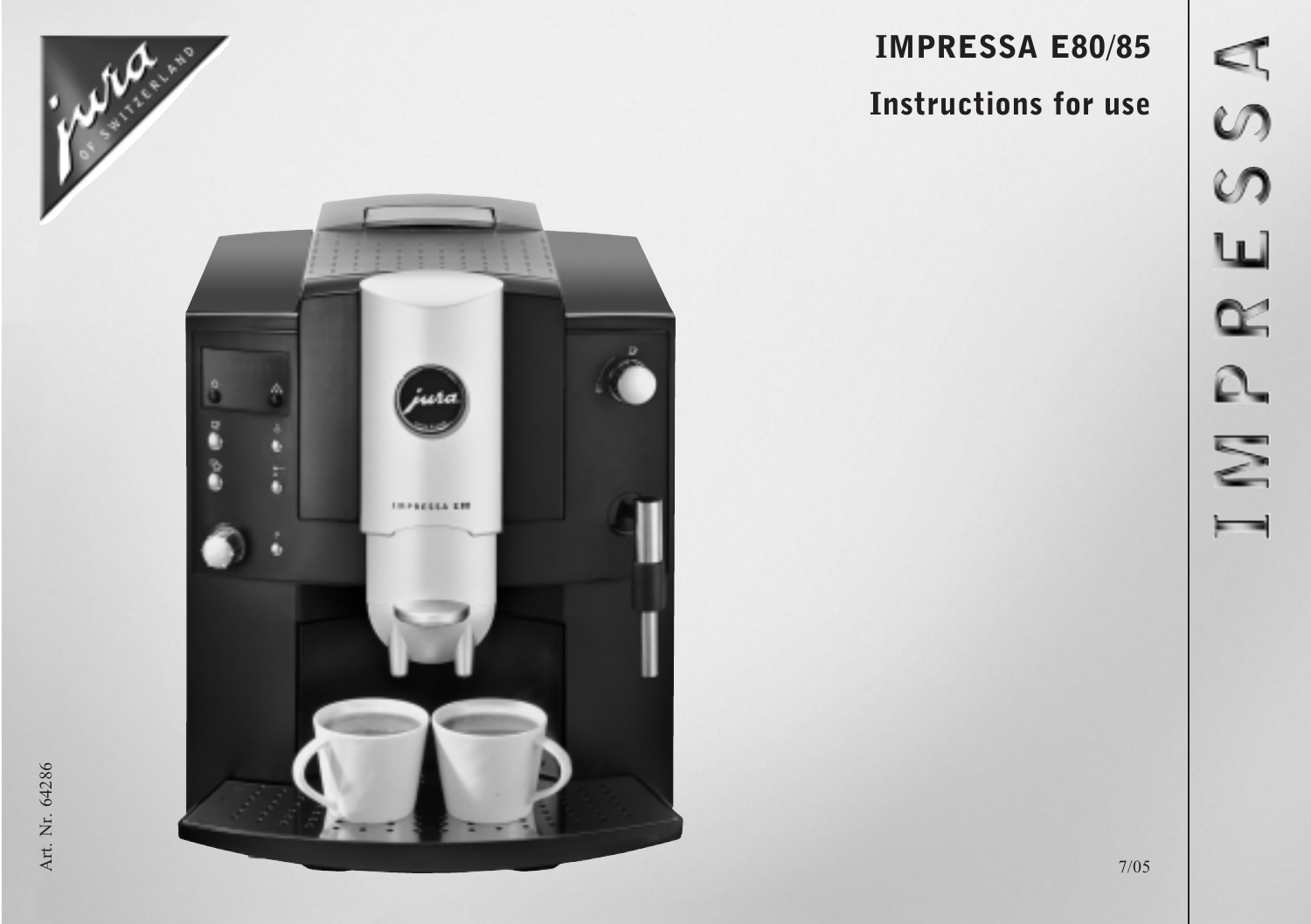### JURA IMPRESSA E80/85

### Legend:

- **DISPLAY:** serves as information.
- **DISPLAY:** please follow the instructions shown.



JURA Elektroapparate AG, CH-4626 Niederbuchsiten, Internet http://www.jura.com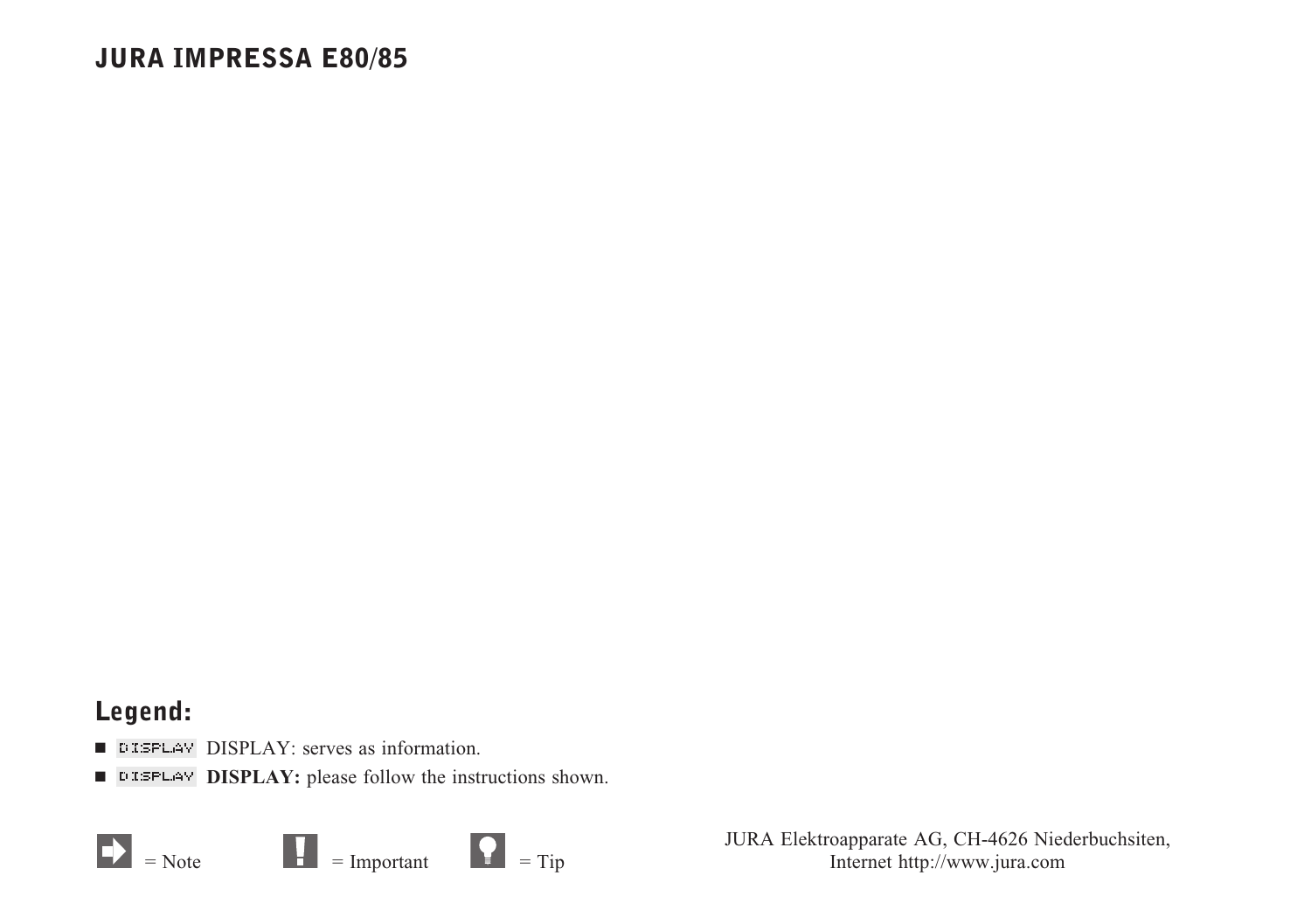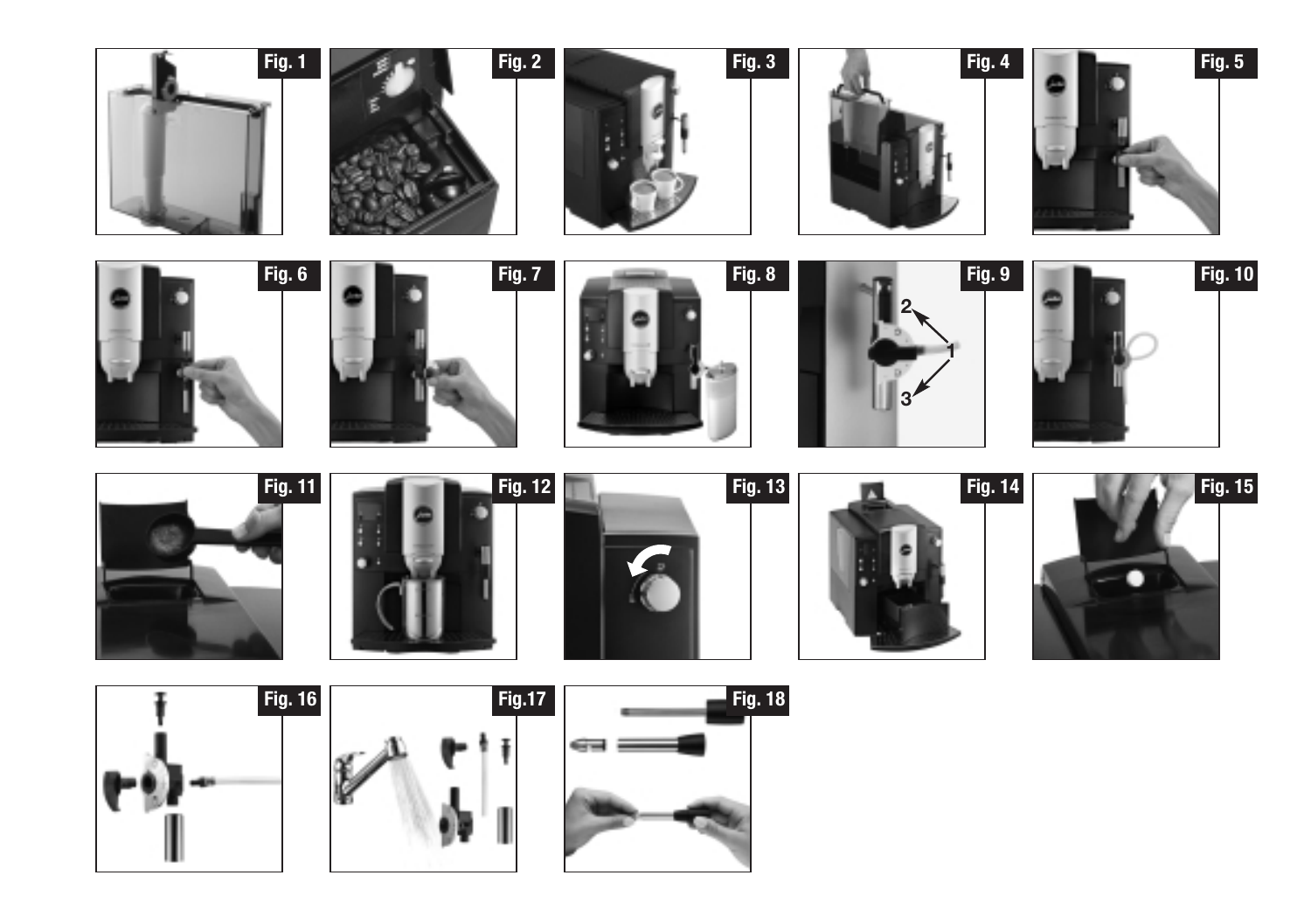

### Control elements

- 1. Rotary Switch
- 2. Illuminated ring
- 3. Programming key
- 4. Draw-off key 2 cups
- 5. Powder coffee selection key
- 6. Draw-off key 1cup
- 7. Steam pre-selection key
- 8. ON/OFF key
- 9. Maintenance key
- 10. Display dialog system
- 11. Water tank with carrying handle
- 12. Filler funnel for pre-ground coffee
- 13. Bean tank cover
- 14. Aroma preservation cover
- 15. Steam/hot water water draw-off valve
- 16. Replaceable 2-stage frothing jet see fig.6
- 17. Replaceable hot water jet mounted in illustration also see Fig. 5
- 18. Height-adjustable coffee spout
- 19. Coffee grounds container
- 20. Drip grate
- 21. Drip drawer
- 22. Power Switch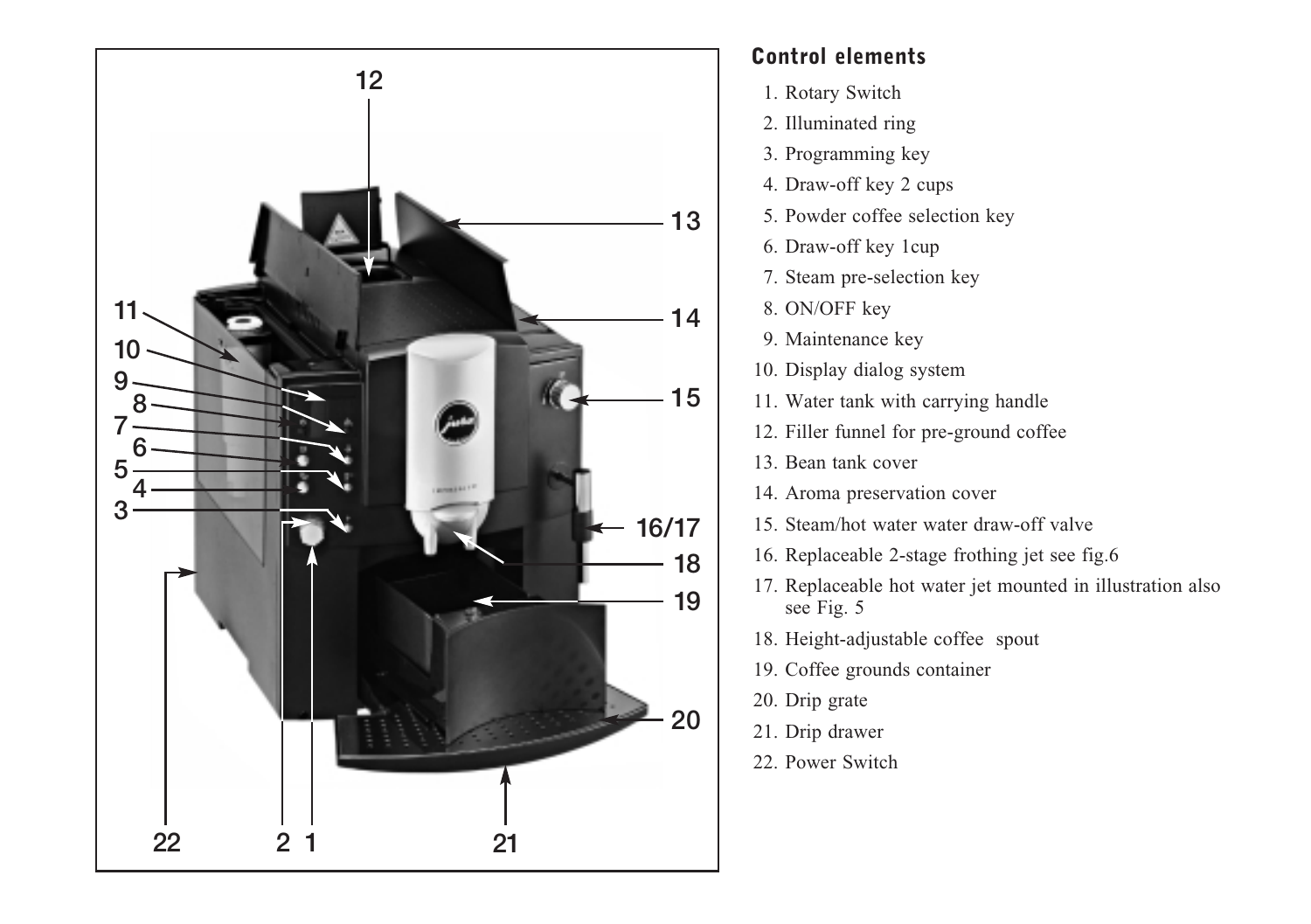## Contents

### JURA IMPRESSA E80/85

|      |                                                         | 6              |
|------|---------------------------------------------------------|----------------|
| 1.1  |                                                         | 6              |
| 1.2  |                                                         | 6              |
|      |                                                         | 6              |
| 2.1  |                                                         | 6              |
| 2.2  |                                                         | 6              |
| 2.3  |                                                         | 7              |
| 2.4  |                                                         | $\overline{7}$ |
| 2.5  |                                                         | 7              |
| 2.6  |                                                         | $\overline{7}$ |
|      |                                                         | 7              |
|      |                                                         | 8              |
|      | 5. Installation of CLARIS plus filter cartridges page   | 9              |
| 5.1  |                                                         | 9              |
| 5.2  | Replacing the filter upon display requestpage           | 9              |
| 5.3  | Replacing the filter without display request page 10    |                |
|      | 6. IMPRESSA E80/85 rinsing upon display request page 10 |                |
| 6.1  | IMPRESSA E80/85 rinsing without                         |                |
|      |                                                         |                |
|      |                                                         |                |
|      |                                                         |                |
|      |                                                         |                |
|      |                                                         |                |
|      |                                                         |                |
|      |                                                         |                |
|      | 13. Drawing off steam using the Professional            |                |
|      |                                                         |                |
| 13.1 | Connecting the Professional Cappuccino                  |                |
|      | Frother to your IMPRESSA E80/85page 14                  |                |
| 13.2 | Drawing off cappuccino and hot milk using               |                |
|      | the Professional Cappuccino Frotherpage 14              |                |
| 13.3 | Cleaning the Professional Cappuccino                    |                |
|      |                                                         |                |

| 15.1 |                                               |  |
|------|-----------------------------------------------|--|
| 15.2 |                                               |  |
| 15.3 | Programming the aroma STANDARD                |  |
|      |                                               |  |
| 15.4 | Programming the automatic                     |  |
|      |                                               |  |
| 15.5 |                                               |  |
| 15.6 |                                               |  |
| 15.7 |                                               |  |
| 15.8 |                                               |  |
|      |                                               |  |
| 16.1 |                                               |  |
| 16.2 | Emptying the coffee grounds container page 17 |  |
| 16.3 |                                               |  |
| 16.4 |                                               |  |
| 16.5 |                                               |  |
| 16.6 |                                               |  |
| 16.7 |                                               |  |
|      | 17. Cleaning the IMPRESSA E80/85 upon         |  |
|      |                                               |  |
| 17.1 | Cleaning the IMPRESSA E80/85 without          |  |
|      |                                               |  |
|      | 18. De-scaling the IMPRESSA E80/85 upon       |  |
|      |                                               |  |
| 18.1 | De-scaling the IMPRESSA E80/85                |  |
|      |                                               |  |
|      |                                               |  |
|      |                                               |  |
|      |                                               |  |
|      |                                               |  |
|      |                                               |  |
|      |                                               |  |
|      |                                               |  |

# E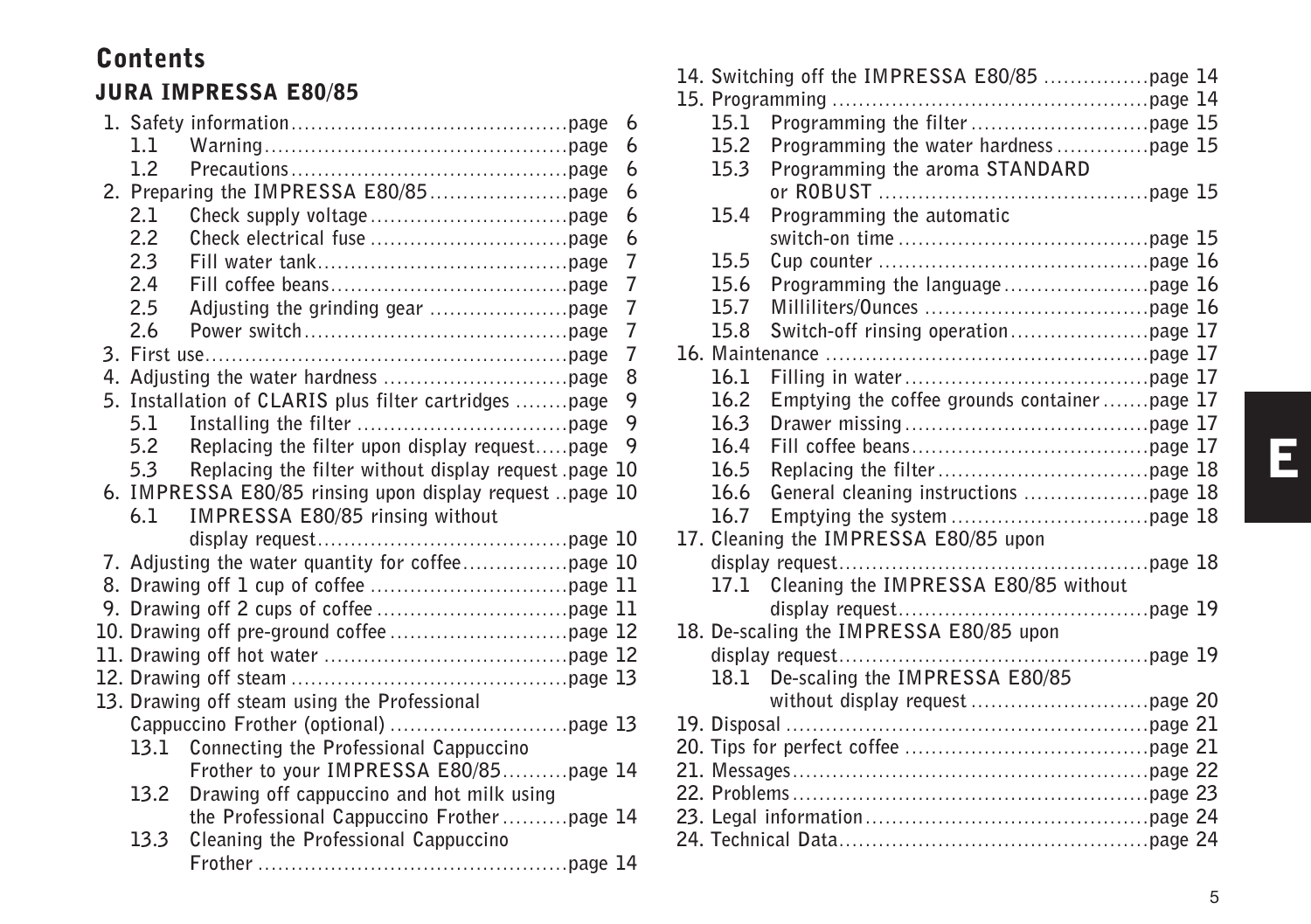### Introduction

Thank you for purchasing the IMPRESSA E80/85. To ensure perfect functioning of your IMPRESSA E80/85, carefully read this operating manual and keep it for future reference.

Should you need more information or if you encounter particular problems not specified in these operating instructions in sufficient detail, either contact us directly or contact your local authorized dealer.

You will also find useful tips on operation and maintenance of your IMPRESSA E80/85 on the website at www.jura.com. Don't forget to check out the Knowledge Builder our animated operating instructions. LEO, our assistant, will take you through all the functions.

### 1. Safety information

### 1.1 Warning

- Children do not realize the dangers involved in using electric appliances, for this reason always keep an eye on children when they use electric appliances.
- $\blacksquare$  The coffee machine may only be used by instructed persons.
- Never use a defective coffee machine or a machine with a defective mains cable.
- Never repair or open the coffee machine yourself. Any repairs may only be carried out by authorized service shops using original spare parts and accessories.
- Never immerse the coffee machine in water.

### 1.2 Precautions

- Never expose the coffee machine to weather (rain, snow, frost), never touch the machine when your hands are wet.
- Place the IMPRESSA on a firm, level base that is resistant to any water that may leak. Never stand on hot or warm surfaces (oven hobs). Keep out of the reach of children.
- If you don't use the machine for a longer time (holidays, etc.) always disconnect the mains cable.
- Always disconnect mains cable before cleaning the machine.
- When disconnecting the mains cable never pull on the mains cable or the machine itself.
- The coffee machine is connected to mains supply via a mains cable. Make sure nobody can trip over the mains cable. Make sure children and pets cannot reach the machine
- Never put the coffee machine or individual parts of it into a dishwasher.
- Make sure to install the machine at a place with sufficient air circulation, to prevent overheating of the machine.

### 2. Preparing the IMPRESSA E80/85

### 2.1 Check supply voltage

The IMPRESSA E80/85 is preset in the factory to the correct mains voltage. Check if your local mains supply voltage complies with the information given on the type plate on the underside of the IMPRESSA E80/85.

### 2.2 Check electrical fuse

The IMPRESSA E80/85 is designed for an electric current of 10 amperes. Check if the electrical fuse has sufficient capacity.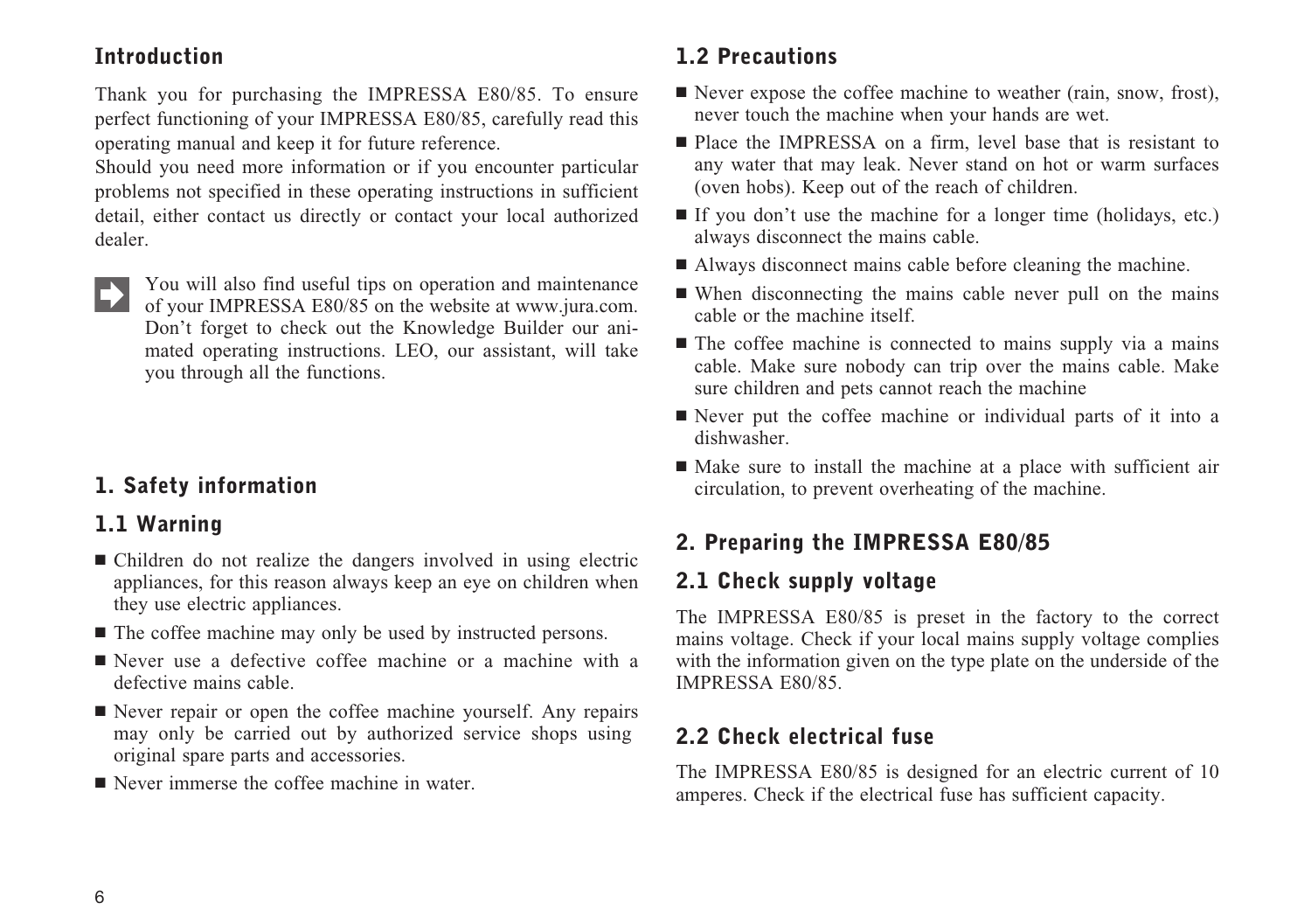### 2.3 Fill water tank



Only use fresh, cold water. Never fill in milk, mineral water or other liquids.

- **Remove the water tank and rinse it with cold tap water** thoroughly (Fig. 4).
- Then fill the water tank and reinstall it. Make sure to install the tank properly, it must engage audibly.

### 2.4 Fill coffee beans

- To ensure that your machine will work perfectly for a long time and to avoid damage, please note that the grinding gear of your JURA coffee machine is not suitable for coffee beans which were treated, during or after roasting, with additives (e.g. sugar). Such coffee blends may damage the grinding gear. Any repair costs resulting from the use of such blends are not covered by warranty.
- Open the bean tank cover (13) and remove the aroma preservation cover (14).
- Remove any dirt or foreign matter from the bean tank.
- Fill coffee beans in the bean tank and close the cover.

### 2.5 Adjusting the grinding gear

You can adjust the grinding gear to the roast of your coffee. We recommend

a fine grinding degree  $\rightarrow$  for bright roasts (the smaller the dots, the finer the grinding)

a coarse degree

 $\rightarrow$  for dark roasts (the larger the dots, the coarser the grinding)



The grinding degree may only be adjusted while the grinding gear is running.

- Open the bean tank cover (13) and remove the aroma preservation cover (14).
- To adjust the grinding degree, turn the Rotary Switch (Fig. 2) to the required position.

### 2.6 Power switch



Actuate the power switch (22) on your IMPRESSA E80/85 before using the machine for the first time.



We recommend that you switch off your IMPRESSA E80/85 with the power switch (22) if you intend not to use the machine for longer periods of time (e.g.during holidays)

### 3. First use

Upon first commissioning or after a service, the system needs to be filled. The system filling operation works properly only if NO CLARIS plus filter is inserted. Please do not insert it before the system is filled and **DISPLAY** READY is displayed.

- Fill coffee beans in the bean tank (13).
- Switch on the IMPRESSA E80/85 using the ON/OFF key  $\Diamond$  (8).
- DISPLAY SPRACHE **DEUTSCH**
- $\blacksquare$  The illuminated ring (2) is active.
- If Turn the Rotary Switch (1) until the required language is displayed.
- **For example DISPLAY LANGUAGE** ENGLISH
- Confirm your selection by pressing the Rotary Switch (1).
- DISPLAY FILL WATER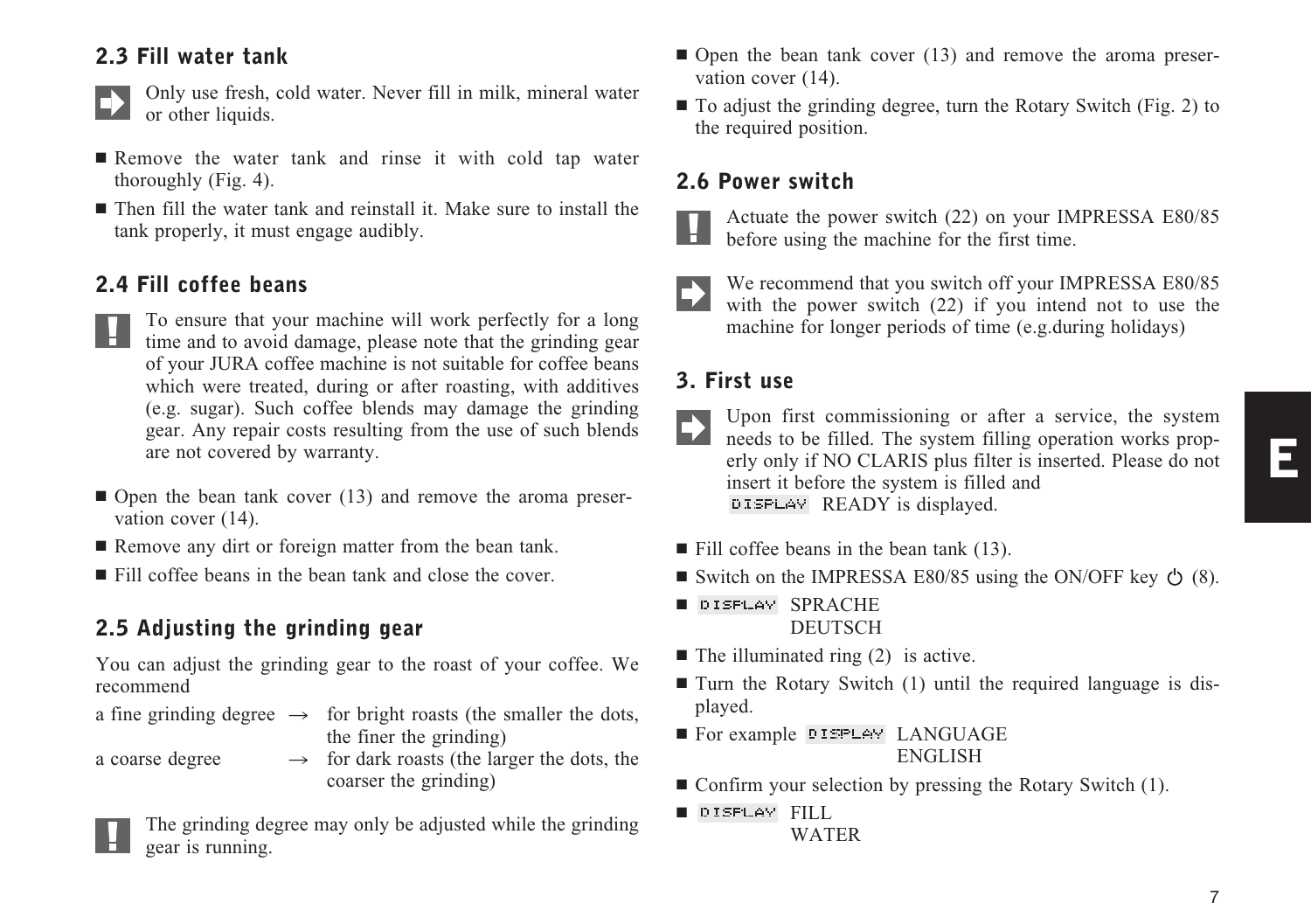- DISPLAY OPEN TAP
- Place an empty cup under the replaceable hot water nozzle (17).
- Open the steam / hot water draw-off tap (15) (Fig. 13).
- DISPLAY FILLING **SYSTEM**
- DISPL<del>A</del>Y SHUT TAP
- $\blacksquare$  Close the steam / hot water draw-off tap (15).
- $\blacksquare$  Display  $\rm HEATING$
- DISPLAY PRESS RINSE
- **Press the maintenance key**  $\mathbf{A}$  (9).
- Machine carries out a rinsing operation.
- $\blacksquare$  Display  $\rm RINSING$
- DISPLAY READY



If BEANS FILL is displayed, press the coffee draw-off key again. Machine not filled with coffee beans yet.



To get an excellent froth, adjust the coffee spout (18) to the size of your cup (Fig. 3).

### 4. Adjusting the water hardness

Water is heated in the IMPRESSA E80/85. As a result, calcification occurs during normal use and is indicated automatically. Before using the IMPRESSA E80/85 for the first time the hardness of the water used must be adjusted. Use the supplied test sticks for this.

1° German hardness is equivalent to 1.79° French hardness.



If the filter is activated, the program step Water Hardness no longer appears.



The IMPRESSA E80/85 has 5 hardness degrees which can be used and are displayed while you are adjusting the water hardness.

The displayed information means the following:

- LEVEL –– Water hardness function switched off
- LEVEL 1 German water hardness degree 1 to 7<sup>°</sup> French Water hardness degree 1.79 – 12.53°
- LEVEL 2 German water hardness degree 8 to 15° French Water hardness degree 14.32 – 26.85°
- LEVEL 3 German water hardness degree 16 to 23° French Water hardness degree 28.64 – 41.14°
- LEVEL 4 German water hardness degree 24 to 30° French Water hardness degree 42.96 – 53.7°

When the IMPRESSA E80/85 leaves the factory it is adjusted to LEVEL 3. You can adjust another hardness. To do this, proceed as follows:

- DISPL<del>A</del>V READY
- **P** Press the programming key  $\boxed{P}$  (3).
- Illuminated ring (2) is active.
- DISPLAY FILTER –
- If Turn the Rotary Switch (1) until the following message is displayed:
- DISPLAY HARDNESS
- Now press the Rotary Switch (1) to start the programming.
- DISPLAY LEVEL 3
- Turn the Rotary Switch (1) until the required level is displayed.
- For example, DISPLAY LEVEL 4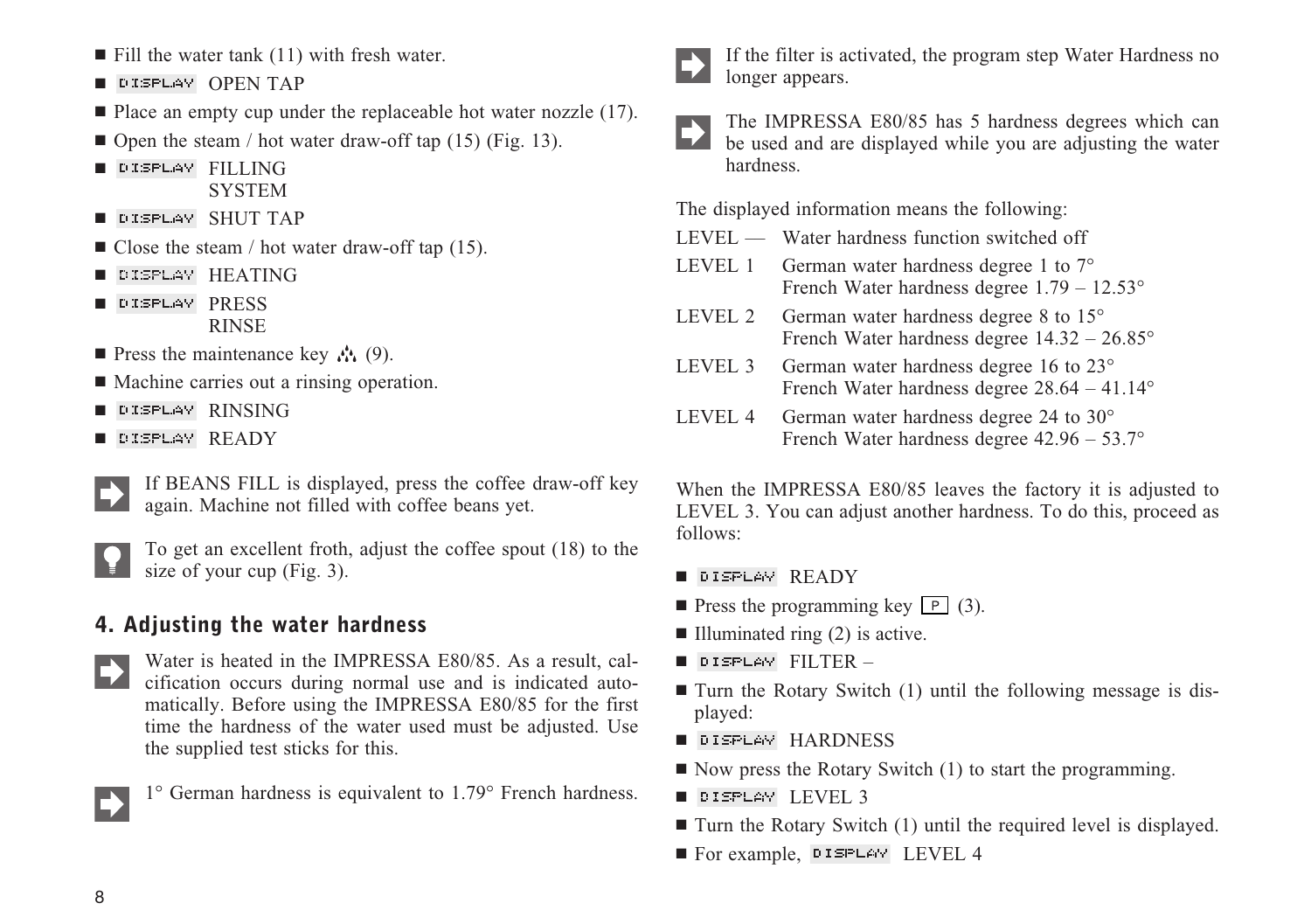E

- $\blacksquare$  Press the Rotary Switch (1) to confirm the required level.
- **E DISPLAY HARDNESS**
- **Press the programming key**  $\boxed{P}$  (3) to quit the programming mode.
- **DISPLAY READY**

#### 5. Installation of CLARIS plus filter cartridges

If the CLARIS plus filter cartridge is installed properly, de-scaling of the coffee machine is no longer required. For more information on the CLARIS plus filter cartridge refer to brochure «CLARIS plus. Hard on limescale. Gentle on your coffee machine.»

#### 5.1 Installing the filter

- Fold up the cartridge holder. Install the filter cartridge in the water tank (11), applying a gentle pressure (Fig. 1).
- Fold down the cartridge holder again until it engages audibly.
- Fill the water tank (11) with cold, fresh tap water and install it again.
- **Press the programming key P** (3), the illuminated ring (2) is active.
- $\blacksquare$  DISPLAY  $\text{FILTER} \, -$
- **Press the Rotary Switch (1) to start the programming.**
- $\blacksquare$  DISPLAY  $\rm NO-$
- If Turn the Rotary Switch (1) until the following message is displayed:
- $\blacksquare$  DISPLAY  $\text{YES} \downarrow$
- **Press the Rotary Switch (1) to activate the filter cartridge.**
- DISPLAY INSERT
	- OPEN TAP
- Put a sufficiently large container (approx. 1 litre) under the replaceable hot water nozzle (17).
- If not installed already, insert the CLARIS plus filter.
- Open the steam / hot water draw-off valve (15) (Fig. 13)
- **B** DISPLAY RINSING FILTER
- $\blacksquare$  DISPLAY SHUT TAP
- Close the steam/hot water draw-off valve (15), now the IMPRESSA E80/85 will heat up to coffee temperature.
- $\blacksquare$  DISPLAY  $HEATING$
- $\blacksquare$  DISPLAY  $\mathsf{READY}$



Now you have activated the filter. In Programming Mode the water hardness selection function is no longer displayed.

#### 5.2 Replacing the filter upon display request

After drawing off 50 liters of water the filter cartridge will be used up. A message requesting you to replace the filter will appear on the display

#### **DISPLAY** CHANGE FILTER / MACHINE READY

- **Press the maintenance key**  $\mathbf{A}$  (9).
- **E DISPLAY REPLACE** OPEN TAP
- Remove the water tank  $(11)$  from the machine and empty it.
- Fold up the cartridge holder. Install the filter cartridge in the water tank (11), applying a gentle pressure (Fig. 1).
- Fold down the cartridge holder again until it engages audibly.
- Fill the water tank (11) with cold, fresh tap water and reinstall it.
- Place a sufficiently large jug (approx. 1 litre) under the replaceable hot water nozzle (17) and open the steam/hot water tap (15) (Fig. 13).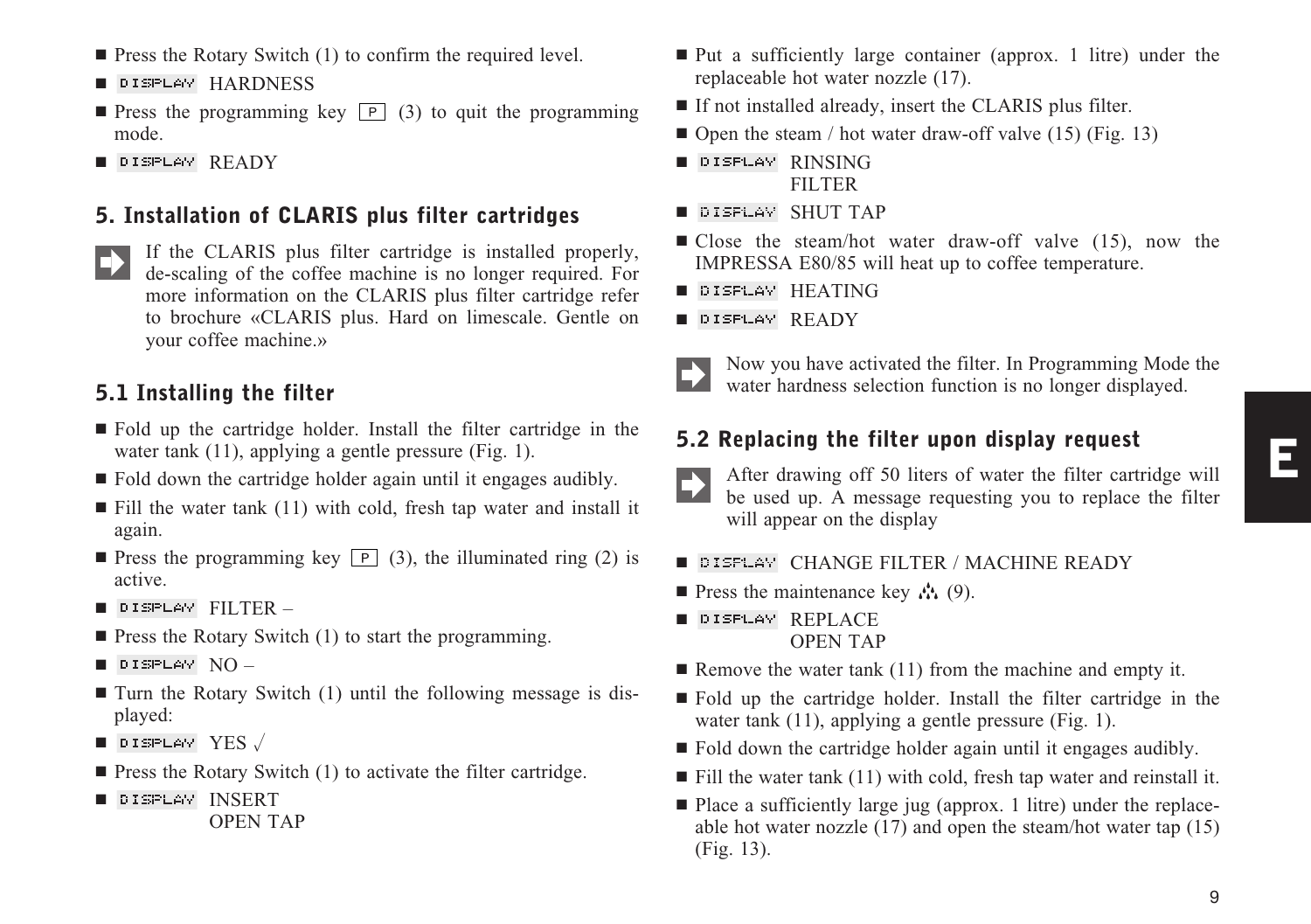- DISPLAY RINSING FILTER
- DISPLAY SHUT TAP
- $\blacksquare$  Close the steam / hot water draw-off tap (15).
- $\blacksquare$  DISPLAY  $HEATING$
- DISPLAY READY

### 5.3 Replacing the filter without display request

Rinsing, cleaning, de-scaling and filter replacement can also be started without the corresponding request of your IMPRESSA E80/85, if necessary, directly from the maintenance menu.

- **Press the maintenance key**  $\mathcal{N}_1(9)$  **until** DISPLAY RINSING is displayed
- Turn the Rotary Switch (1) until DISPLAY FILTER is displayed
- **Press the Rotary Switch (1)**
- Now the program "Replacing the filter" is activated. Now, proceed as described in Chapter 5.2 as from **DISPLAY REPLACE OPEN TAP**

### 6. IMPRESSA E80/85 rinsing upon display request

- When the IMPRESSA E80/85 was switched off and has cooled down in the meantime, a rinsing operation is started when the machine is switched on again. When the machine is switched off, a rinsing operation is started automatically.
- Switch on the IMPRESSA E80/85 using the ON/OFF key (8).
- $\blacksquare$  DISPLAY  $HEATING$
- **DISPLAY PRESS** RINSE
- **Press the maintenance key**  $\mathbf{A}$  (9).
- ∎ DISPLAY RINSE
- DISPLAY READY

### 6.1 IMPRESSA E80/85 rinsing without display request

- **Press the maintenance key**  $\mathcal{N}_1(9)$  **until DISPLAY** RINSE is displayed
- **Press the Rotary Switch (1)**
- DISPLAY RINSE

### 7. Adjusting the water quantity for coffee



The indicated value in ML/OZ is a reference value and may deviate from the actual value



If you press the draw-off key for 2 cups  $\Phi$  (4) the water quantity is doubled automatically.

You can change/stop the water quantity during the draw-off operation, too. Turn the Rotary Switch (1) until the required ML value is displayed.

You can adjust the water quantity in steps of 5 ML using the Rotary Switch (1).

- DISPLAY READY
- If Turn the Rotary Switch (1) until the required water quantity is displayed.
- For example, DISPLAY 120 ML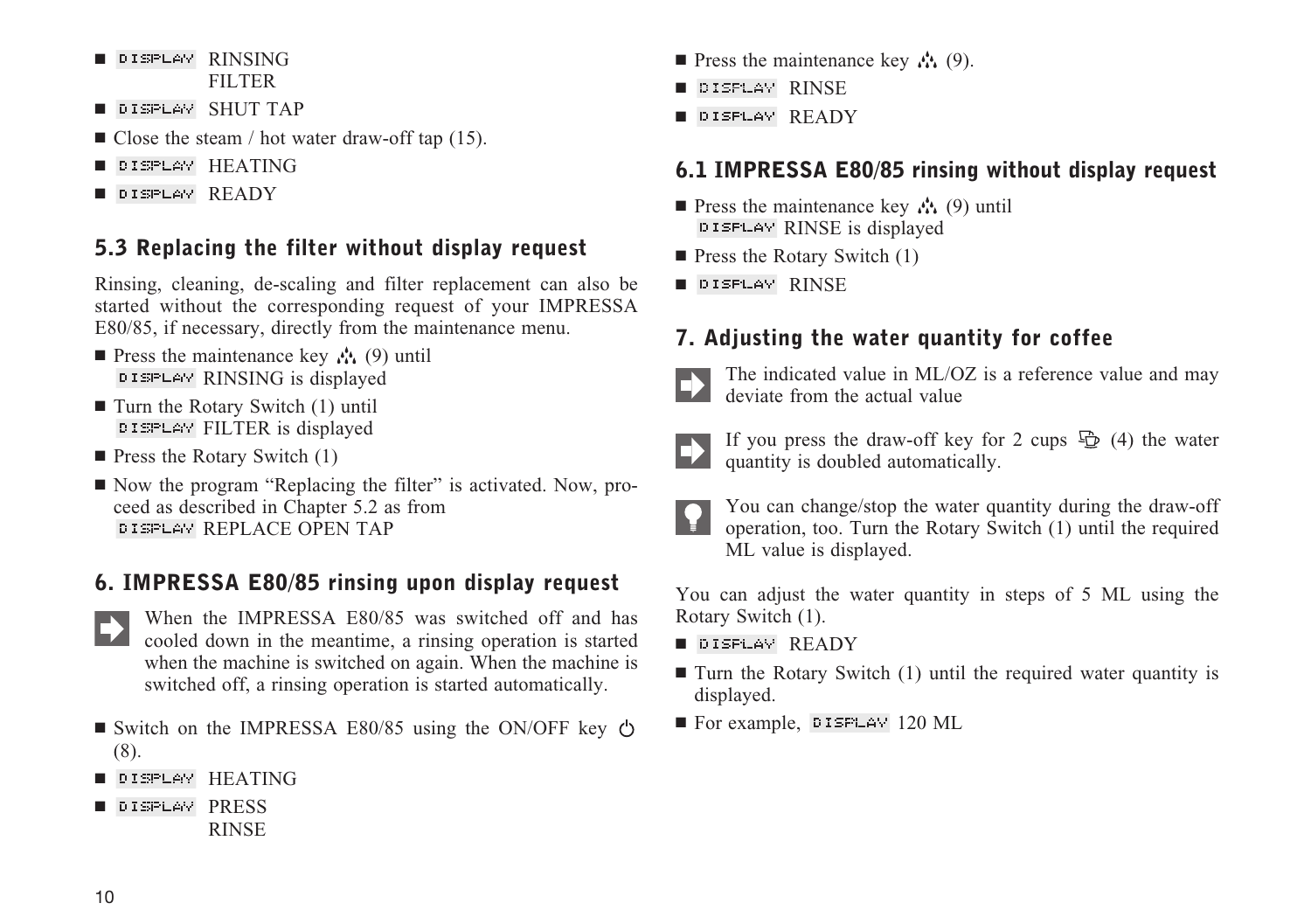### 8. Drawing off 1 cup of coffee

You can increase the strength of your coffee at any time during the grinding operation by pressing the 1 cup  $\mathbb{D}$  drawoff key again.

For Example: Press the 1 cup  $\mathcal{Q}$  draw-off key three times to get a strong coffee DISPLAY STRONG

You can choose among three strengths at the push of a button. The longer you press the draw-off key for 1 cup  $\mathcal{D}$ (6), the stronger your coffee will be ( $\overline{D}$   $\overline{D}$   $\overline{D}$   $\overline{D}$   $\overline{D}$  / NORMAL / STRONG)



You can adjust the water quantity before the draw-off operation using the Rotary Switch (1).

You can stop the draw-off operation at any time by pressing any coffee draw-off key.

You can check the water quantity used for the last draw-off operation by pressing the Rotary Switch (1).

■ DISPLAY READY

- $\blacksquare$  Put a cup under the adjustable coffee spout (18).
- **Press the draw-off key for 1 cup**  $\mathbb{P}(6)$  **until the required** strength is displayed:
- **For Example: DISPLAY MILD**
- **DISPLAY** 180 ML (water quantity last adjusted)
- $\blacksquare$  The illuminated ring (2) is active.
- If Turn the Rotary Switch (1) again to select the water quantity individually:
- **For Example: DISPLAY 160 ML**
- **For Example: DISPLAY MILD**
- Your product is being prepared.
- **E** DISPLAY READY

### 9. Drawing off 2 cups of coffee

- 
- Selecting the coffee strength is not possible when drawing off 2 cups of coffee. You will draw off 2 mild cups automatically.
- 
- You can adjust the water quantity before the draw-off operation using the Rotary Switch (1). The adjusted value (ML) refers to 1 cup.



You can stop the draw-off operation at any time by pressing any coffee draw-off key.



- You can check the water quantity used for the last draw-off operation by pressing Rotary Switches (1).
- DISPLAY READY
- Put 2 cups under the adjustable coffee spout (18).
- **Press the draw-off key for 2 cups**  $\Phi$  (4).
- $\blacksquare$  DISPLAY 2  $\text{CUPS}$
- **DISPLAY** 120 ML (water quantity last adjusted)
- $\blacksquare$  The illuminated ring (2) is active.
- If Turn the Rotary Switch (1) again to select the water quantity individually:
- For Example: DISPLAY 210 ML
- $\blacksquare$  DISPLAY 2  $\text{CUPS}$
- Your product is being prepared.
- $\blacksquare$  DISPLAY  $\mathsf{READY}$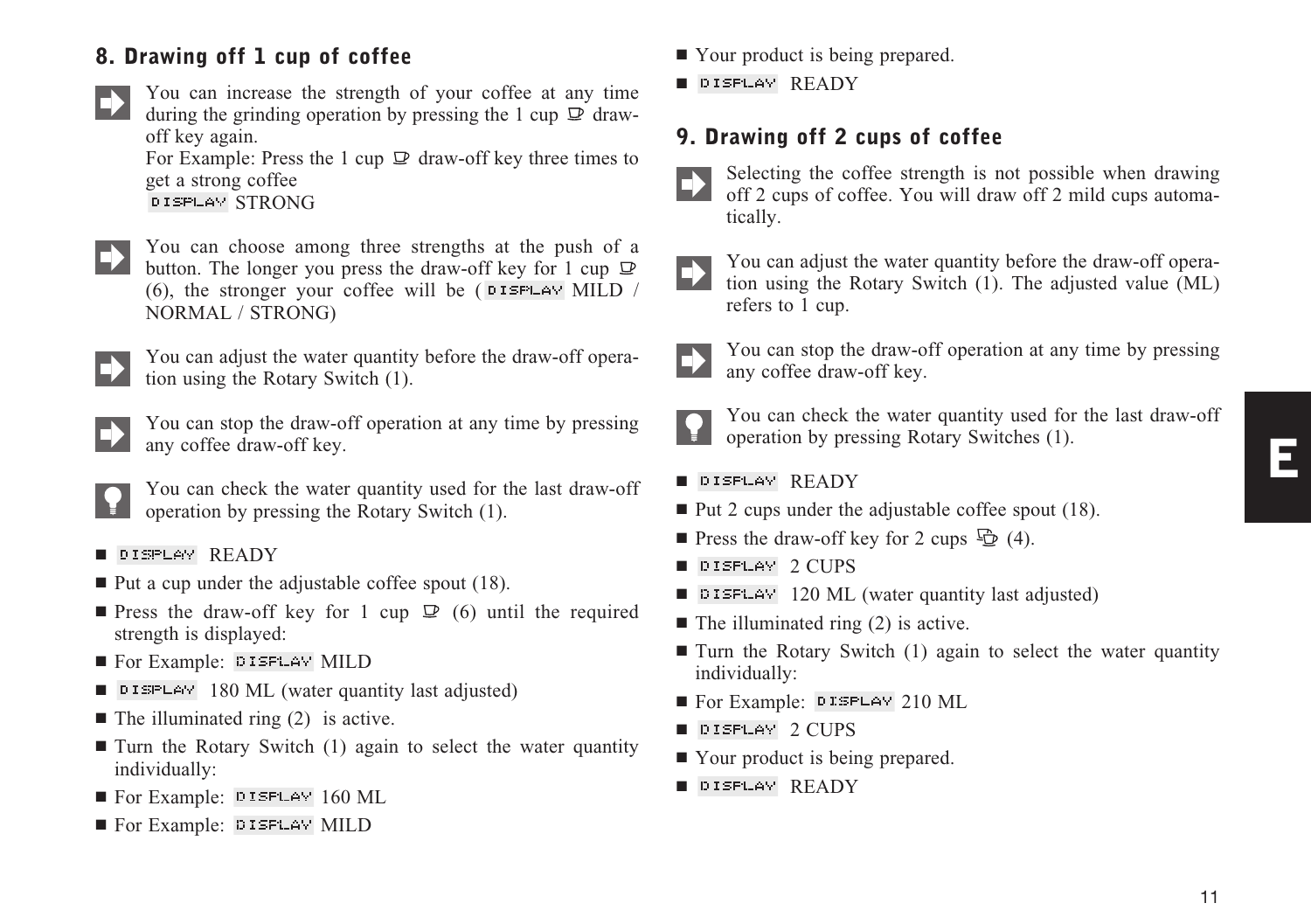### 10. Drawing off pre-ground coffee

- Never use instant coffee or quick-coffee. We recommend that you always use powder from fresh coffee beans or, preground, vacuum-packed coffee. Never fill in more than 2 portions of powder. The pre-ground coffee tank is no storage tank. Make sure that the pre-ground you use is not too fine. This may cause blocking of the system. In this case the coffee only drips out of the coffee spout.
- If you have filled in too little powder, the message NOT ENOUGH POWDER will be displayed. The IMPRESSA E80/85 stops the operation and returns to "ready for draw off" mode.



You can stop the draw-off operation at any time by pressing any coffee draw-off key.

- DISPL<del>A</del>Y READY
- Put 1 or 2 cups under the adjustable coffee spout (18).
- Open the cover of the filler funnel for pre-ground coffee (12).
- $\blacksquare$  Press the powder coffee selection key (5).
- DISPLAY FILL

POWDER

- Fill 1 or 2 level spoonfuls of pre-ground coffee in the filler funnel for pre-ground coffee (12) (Fig. 11) and close the cover.
- Press the required draw-off key for 1 cup  $\mathbb{P}(6)$  or 2 cups (4)
- **DISPLAY** 120 ML (water quantity last adjusted)
- $\blacksquare$  The illuminated ring (2) is active.
- DISPLAY POWDER
- $\blacksquare$  Turn the Rotary Switch (1) again to select the water quantity individually:
- For Example: DISPLAY 210 ML
- DISPLAY POWDER
- Your product is being prepared.
- DISPLAY READY

### 11. Drawing off hot water

- If you do not change the settings using the Rotary Switch (1), the water quantity last adjusted will be drawn off automatically.
- Install the hot water jet (see Fig. 5) to obtain perfect water H. flow. Do not replace the replaceable hot water jet (17) directly after drawing off water, because the nozzle is hot after the draw-off operation.
	- At the start of the water draw-off operation there can be splashing Avoid direct contact with the skin!
- DISPLAY READY
- $\blacksquare$  Place a cup under the replaceable hot water jet (17).
- Open the steam / hot water draw-off tap (15) (Fig. 13).
- $\blacksquare$  The illuminated ring (2) is active.
- For example: DISPLAY 140 ML
- DISPLAY WATER
- Adjust the required water quantity by turning the Rotary Switch (1).
- For example: DISPLAY 200 ML
- DISPL<del>A</del>V WATER
- If the required water quantity is reached, the following message is displayed:
- DISPLAY SHUT TAP
- $\blacksquare$  Close the steam / hot water draw-off tap (15).
- DISPLAY READY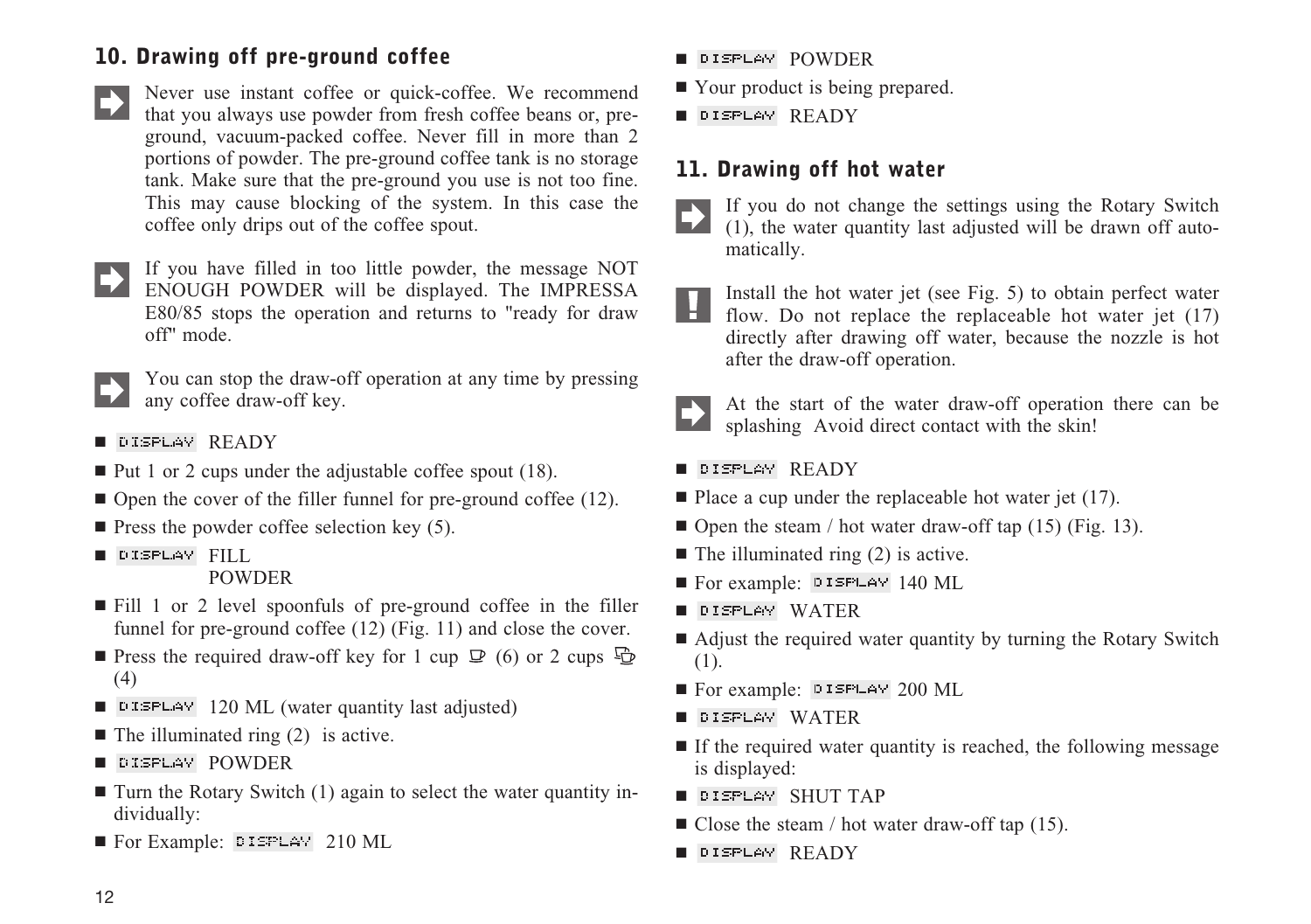

Before CLOSE TAP water may still escape the system.

### 12. Drawing off steam

To ensure perfect operation, clean the 2-stage frothing jet - 6 -(16) regularly. Screw the jet off as described. Hold the jet at the top and at the bottom end and screw it apart (Fig. 18). Thoroughly rinse the 3 parts under running water.

Make sure the nozzle has engaged properly. If the nozzle is clogged with dried milk or has not been attached properly, it **PET** might suddenly come off during operation.

Install the replaceable 2-stage frothing jet (Fig. 6). This is included in your Welcome Pack. Do not replace the replaceable steam/hot water jet (16) directly after drawing off steam, because the jet is hot after the draw-off operation.

Steam can be used for heating liquids and frothing milk for cappuccino. Make sure that the replaceable steam/frothing jet (16) is pushed upwards when liquids are heated. To froth liquids, push the 2-stage frothing jet downwards, turning it slightly.

- During frothing some water will escape the system before the actual frothing process. This does not affect the result, e.g. when frothing milk.
- At the start of the steam draw-off operation there can be splashing The steam jet becomes hot. Avoid direct contact with the skin!

#### ■ DISPLAY READY

■ Place a cup under the 2-stage frothing jet (16) and immerse it in the milk to be frothed or the liquid to be heated.

- **Press the steam pre-selection key**  $\downarrow$  **(7).**
- $\blacksquare$  DISPLAY  $HEATING$
- $\blacksquare$  DISPLAY STEAM
- $\blacksquare$  To draw off steam, open the steam/hot water draw-off tap (15) (Fig. 13).
- The illuminated ring (2) is active.
- You can adjust the steam draw-off time individually by turning the Rotary Switch (1) until the required SEC are displayed.
- **For example, DISPLAY 35 SEC**
- If you do not change the steam draw-off time settings using the Rotary Switch (1), the machine will use the settings last adjusted
- During the steam draw-off operation, the message STEAM is displayed
- When the steam quantity is reached, the message SHUT TAP is displayed
- $\blacksquare$  Close the steam / hot water draw-off tap (15).
- $\blacksquare$  DISPLAY  $\mathsf{READY}$

Before SHUT TAP, steam may still escape the system.

The machine is ready for steam draw-off for 40 seconds, i.e. within this period you can draw off steam, stop the operation and activate it again without having to heat the machine up again. When the time has expired, press the steam pre-selection key  $\frac{11}{2}$  (7) again.

### 13. Drawing off steam using the Professional Cappuccino Frother (option)

The Professional Cappuccino Frother is optionally available. Contact your authorized dealer.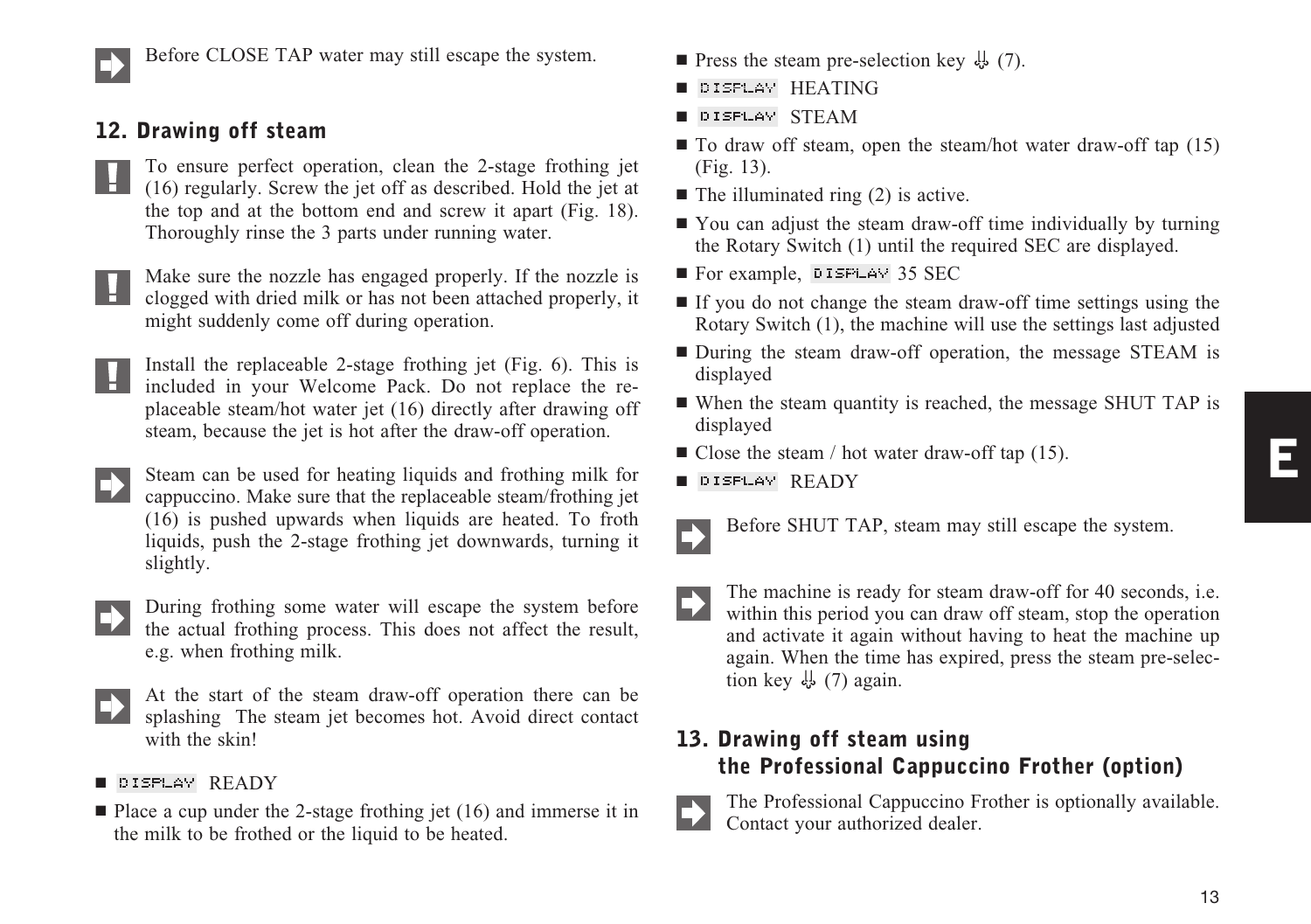### 13.1 Connecting the Professional Cappuccino Frother to your IMPRESSA E80/85

- Disassemble the replaceable hot water jet (Fig. 5) or the replaceable 2-stage frothing jet (Fig. 6).
- Mount the Professional Cappuccino Frother (Fig. 7)
- **Press one side of the hose into the opening behind the dial** (Fig. 10)



The optionally available milk container can be used for sucking in milk. How to connect it (see Fig. 8).

### 13.2 Drawing off cappuccino and hot milk using Professional Cappuccino Frother

- Fill the milk container with milk or immerse the hose in the milk directly.
- Place a cup under the Professional Cappuccino Frother (Fig. 8)
- **Press the steam pre-selection key**  $\downarrow$  **(7).**
- $\blacksquare$  DISPLAY  $HEATING$
- DISPLAY STEAM
- $\blacksquare$  To draw off steam open the steam/hot water draw-off valve (15) (Fig. 13).
- $\blacksquare$  The illuminated ring (2) is active.
- You can adjust the steam draw-off time individually but turning the Rotary Switch (1) until the required SEC are displayed.
- **For example: DISPLAY 35 SEC**
- If you do not change the steam draw-off time settings using the Rotary Switch (1), the machine will use the settings last adjusted
- $\blacksquare$  For cappuccino turn the selector switch (1) (Fig. 9) to area (2)
- $\blacksquare$  For hot milk turn the selector switch (1) (Fig. 9) to area (3)
- Now place the cup with the cappuccino froth or the hot milk under the coffee spout and draw of the product of your choice.

### 13.3 Cleaning the Professional Cappuccino Frother



The Professional Cappuccino Frother must be cleaned after each draw-off operation.

- Fill water in a container and immerse the hose in it.
- Draw off steam until the water/steam mixture is clean.
- If necessary, disassemble the Professional Cappuccino Frother and thoroughly rinse the flow regulation with water (Fig. 16 and Fig. 17)
- 

For proper cleaning, use the JURA Auto Cappuccino Cleaning Agent This is available at your authorized dealer. The instructions for use you'll find on the agent. Daily cleaning is recommended.

### 14. Switching off the IMPRESSA E80/85

- DISPL<del>A</del>V READY
- Switch off your IMPRESSA E80/85 using the ON/OFF key (8).
- DISPLAY RINSE
- An automatic rinsing operation is started.

### 15. Programming

When your IMPRESSA E80/85 leaves the factory it is adjusted such that you can draw off coffee without having to change any settings. However, you can programme various parameters individually.

You can programme the following stages:

- Filter
- Hardness
- Aroma
- Auto-off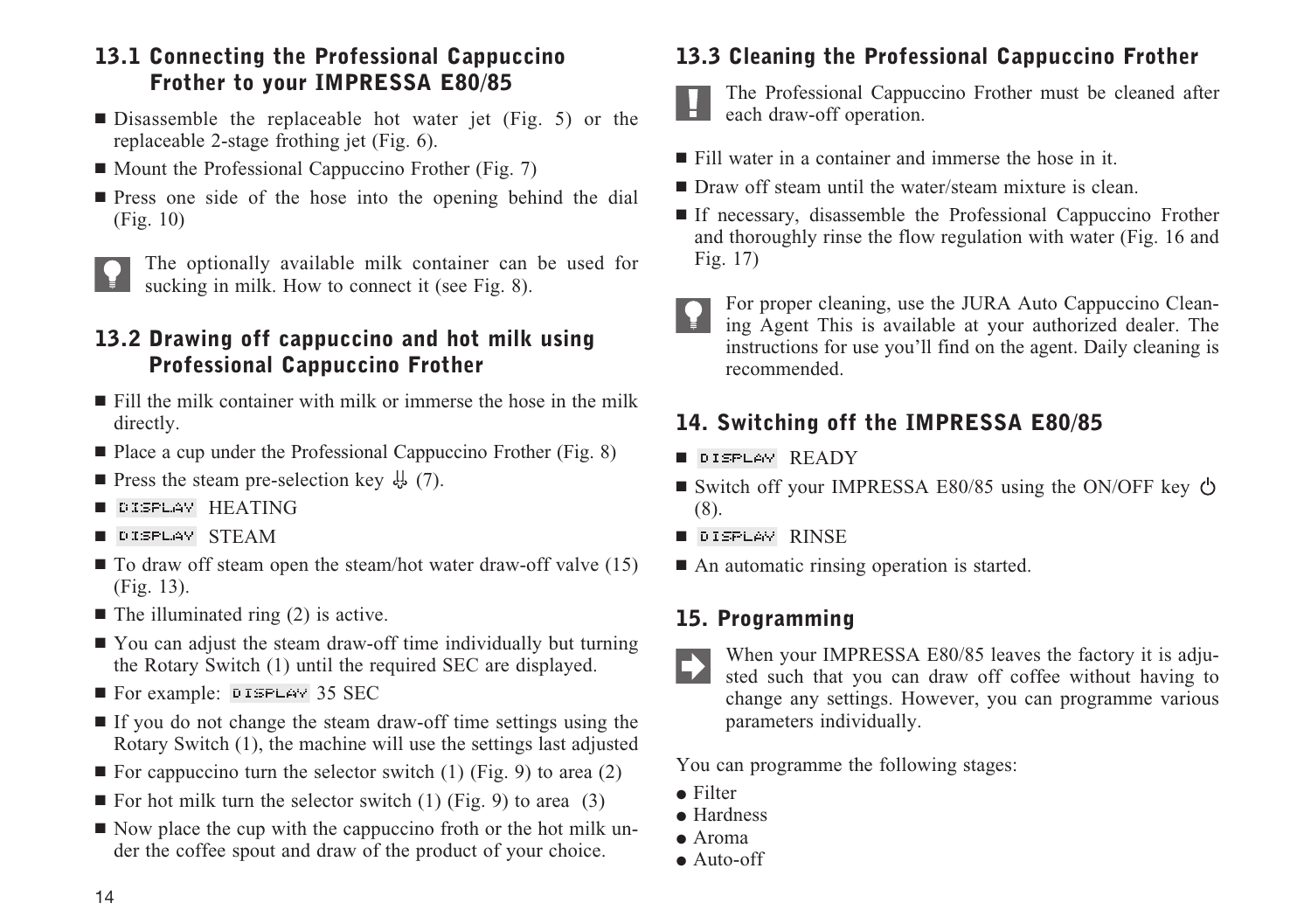- Stats
- Language
- $\bullet$  ML / OZ
- Rinse

### **Programming key**  $\boxed{P}$  (3)

Use the programming key  $\boxed{P}$  (3) to open or quit the programming mode (no saving of values effected).

#### **Rotary Switch** (1)

Turn the Rotary Switch (1) to change the adjusted values or to select the next programming step.

Press the Rotary Switch (1) to check the values adjusted or to save the values selected

### 15.1 Programming the filter

Refer to Chapter 5.1 «Installing the filter».

### 15.2 Programming the water hardness

Refer to Chapter 4 «Adjusting the water hardness».

### 15.3 Programming the aroma STANDARD or ROBUST

When the machine leaves the factory, the aroma is set to robust. If requested it can also be set to Standard.

#### ■ DISPLAY READY

- **P** Press programming key  $\boxed{P}$  (3) until  $D$  ISPLAY FILTER – is displayed.
- $\blacksquare$  The illuminated ring (2) is active.
- Turn the Rotary Switch (1) until Aroma is displayed.
- DISPLAY AROMA
- **Press the Rotary Switch (1).**
- DISPLAY ROBUST
- If Turn the Rotary Switch (1) until the following message is displayed:
- DISPLAY STANDARD
- $\blacksquare$  To confirm the new aroma settings, press the Rotary Switch (1).
- **B** DISPLAY AROMA
- **Press the programming key**  $\boxed{P}$  (3) to quit the programming mode or select the next programming item using the Rotary Switch (1).
- DISPLAY READY

### 15.4 Programming the automatic switch-off time

You can programme your IMPRESSA E80/85 such that it will switch off automatically after a certain time. You can programme the switch-off time in a range between 0.5 and 9 hours, or select  $-(-$  (i.e. inactive).

#### $\blacksquare$  DISPLAY  $\mathsf{READY}$

- **P** Press programming key  $\boxed{P}$  (3) until **DISPLAY FILTER** is displayed.
- $\blacksquare$  The illuminated ring (2) is active.
- Turn the Rotary Switch (1) until AUTO OFF is displayed.
- $\blacksquare$  DISPLAY  $\upLambda$ uto off
- Now press the Rotary Switch (1) to start programming the switch-off time. Switch-off time AUTO OFF ...HRS
- $\blacksquare$  DISPLAY 5.0 HRS
- Turn the Rotary Switch (1) to adjust the hours.
- $\blacksquare$  DISPLAY  $1.0$   $\text{HRS}$
- $\blacksquare$  To confirm the new switch-off time, press the Rotary Switch (1).
- $\blacksquare$  DISPLAY  $\uparrow$  AUTO OFF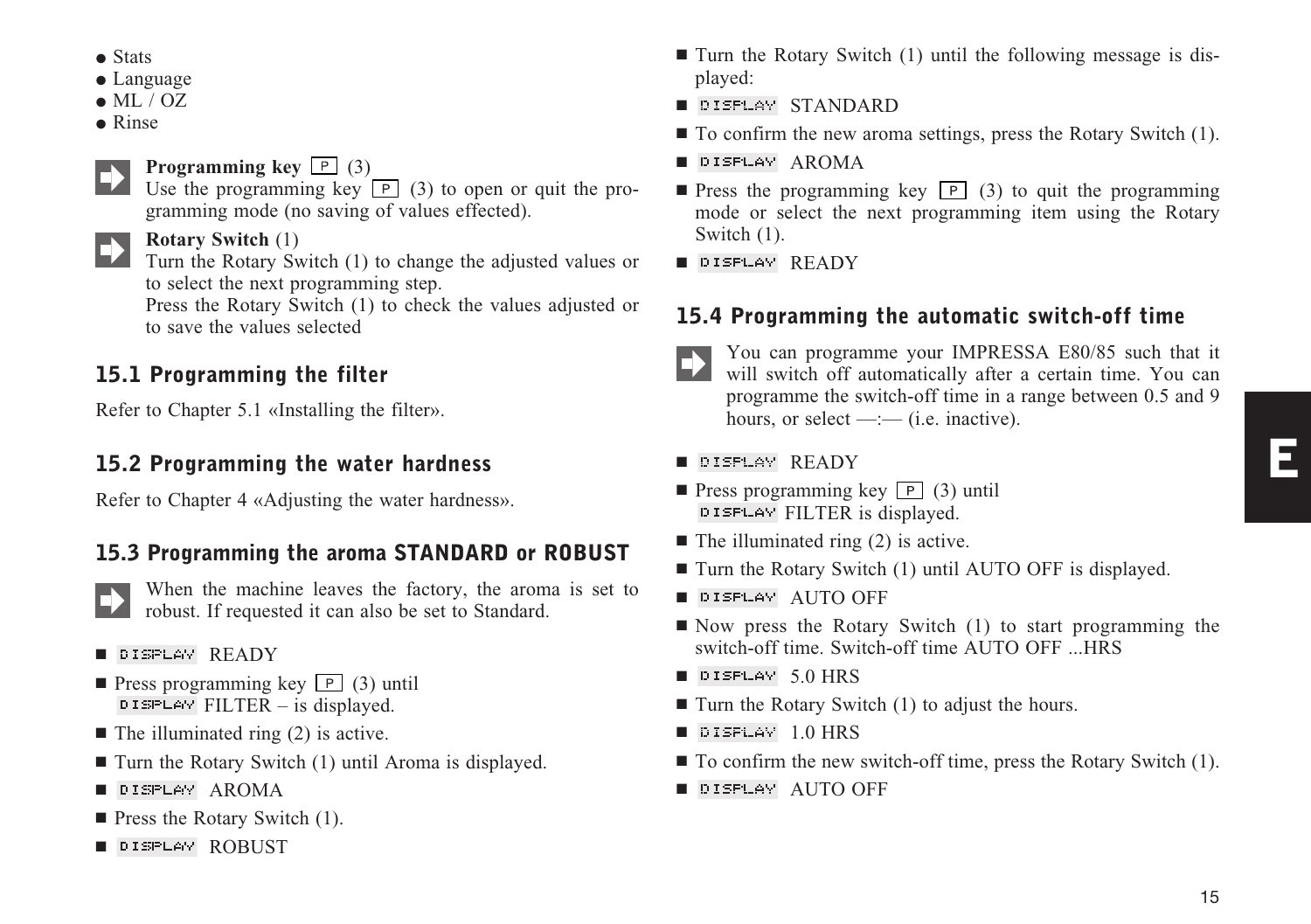- **Press the programming key**  $\boxed{P}$  (3) to quit the programming mode or select the next programming item using the Rotary Switch (1).
- DISPLAY READY

### 15.5 Cup counter

You can check how many cups of the following coffee products were drawn off:

- a) 1 cup
- b) 2 cups
- c) Powder coffee
- DISPLAY READY
- **P** Press programming key  $\boxed{P}$  (3) until **DISPLAY** FILTER – is displayed.
- $\blacksquare$  The illuminated ring (2) is active.
- Turn the Rotary Switch (1) until STATS is displayed.
- DISPLAY STATS
- Now press the Rotary Switch (1) to start programming the item STATS
- The total number of drawn off products is displayed.
- **For example: DISPLAY 100**
- **Press one of the draw-off keys to learn the number of draw-off** operations for the individual products (1 cup  $\mathcal{Q}$ , 2 cups  $\mathcal{Q}$ , PO-WDER)
- For example, press draw-off key for 1 cup **D** DISPLAY 20
- To quit, press the Rotary Switch (1).
- DISPLAY STATS
- **Press the programming key P** (3) to quit the programming mode or select the next programming item using the Rotary Switch (1).
- DISPL<del>A</del>Y READY

### 15.6 Programming the language

- DISPLAY READY
- **P** Press programming key  $\boxed{P}$  (3) until DISPLAY FILTER is displayed.
- $\blacksquare$  The illuminated ring (2) is active.
- Turn the Rotary Switch (1) until LANGUAGE is displayed.
- DISPLAY LANGUAGE
- Now press the Rotary Switch (1) to start programming the switch-off time. LANGUAGE
- Turn the Rotary Switch (1) until the required language is displayed.
- For example DISPLAY ENGLISH
- **Press the Rotary Switch (1) to save the selected language**
- DISPL<del>A</del>Y LANGUAGE
- **Press the programming key**  $\boxed{P}$  (3) to quit the programming mode or select the next programming item using the Rotary Switch (1).
- DISPLAY READY

### 15.7 Milliliters/Ounces

When your IMPRESSA E80/85 leaves the factory, it is set to ML. You can change this setting to OZ.

- DISPLAY READY
- **P** Press programming key  $\boxed{P}$  (3) until DISPLAY FILTER is displayed.
- $\blacksquare$  The illuminated ring (2) is active.
- Turn the Rotary Switch until "ML / OZ" is displayed.
- $\blacksquare$  DISPLAY  $ML / OZ$
- **Press the Rotary Switch (1)**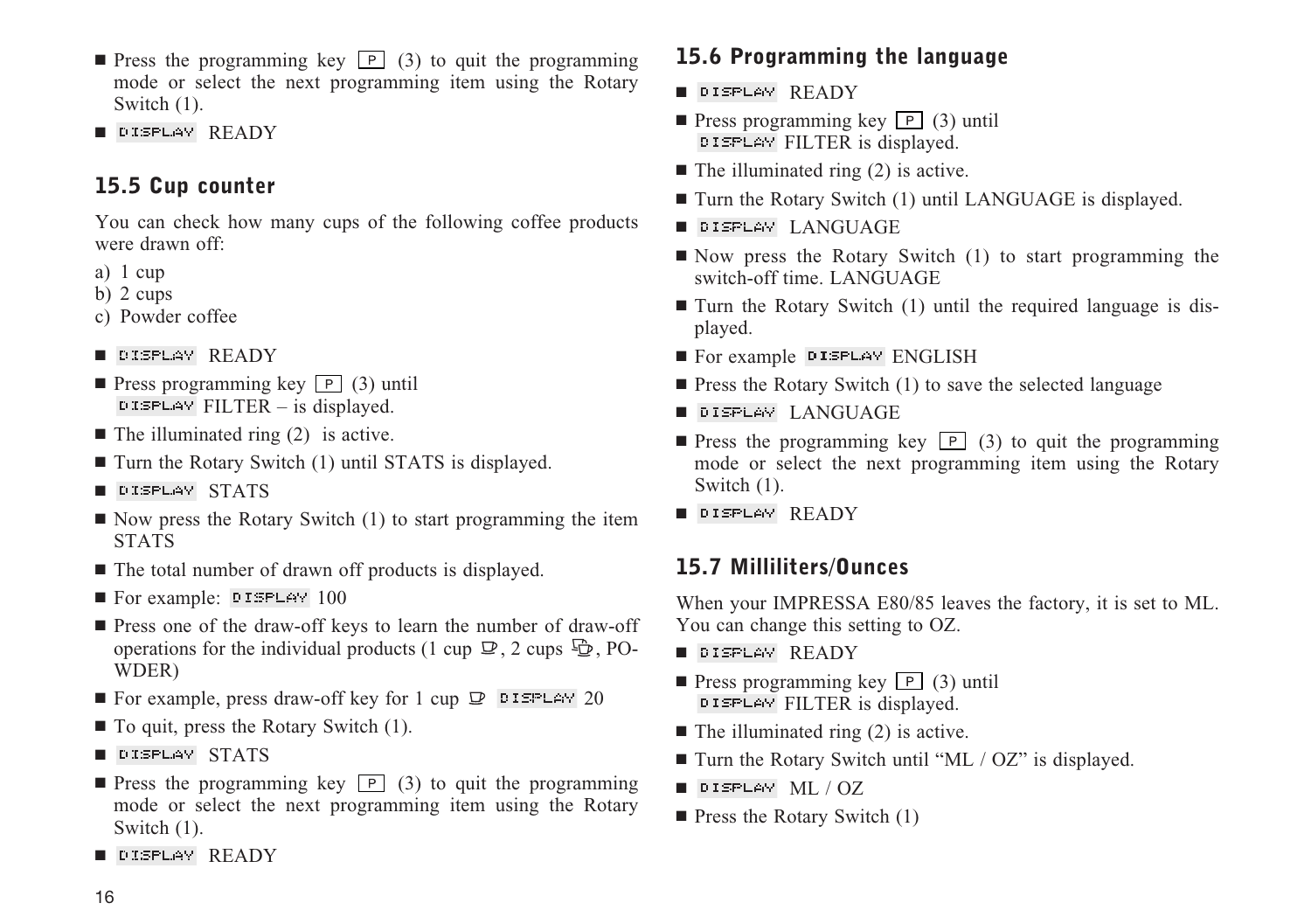- Turn the Rotary Switch (1) until the message OZ is displayed.
- $\blacksquare$  To confirm the new setting, press the Rotary Switch (1)

#### $\blacksquare$  DISPLAY  $OZ$

- **Press the programming key**  $\boxed{P}$  (3) to quit the programming mode or select the next programming item using the Rotary Switch (1)
- DISPLAY READY

#### 15.8 Switch-off rinsing operation

The switch-off rinsing operation of your IMPRESSA E80/85 is activated when the machine leaves the factory. In special cases it can be deactivated. For more information, contact your local customer service.

### 16. Maintenance

#### 16.1 Filling in water

- DISPLAY FILL WATER
	- If this information is displayed, drawing off products is no longer possible. Refill water as described in Chapter 2.3.

#### ■ DISPLAY READY



The water tank should be rinsed daily and refilled with fresh water. Only fill in fresh, cold water. Never fill in milk, mineral water with gas or other liquids.

### 16.2 Emptying the coffee grounds container

- $\blacksquare$  DISPLAY  $EMPTY$ GROUNDS
- If this message appears on the display, you can no longer draw off coffee. You must empty the coffee grounds container first (Fig. 14).
- $\blacksquare$  Carefully take out the drip tray (21), it is filled with water.
- DISPLAY DRAWER MISSING
- Insert the empty and clean trip tray again.
- $\blacksquare$  DISPLAY  $\mathsf{READY}$

### 16.3 Drawer missing

- DISPLAY DRAWER MISSING
- If this information is displayed, the drip tray  $(21)$  is not installed properly or was not installed at all.
- $\blacksquare$  Insert the drip tray (21).
- $\blacksquare$  DISPLAY  $\mathsf{READY}$

### 16.4 Fill coffee beans

- DISPLAY FILL
	- BEANS
- Refill beans as described in Chapter 2.4.



The message FILL BEANS will disappear after you draw off your next cup of coffee.

We recommend that you clean the bean tank regularly before refilling beans, using a dry cloth. Before cleaning the tank, switch off the IMPRESSA E80/85.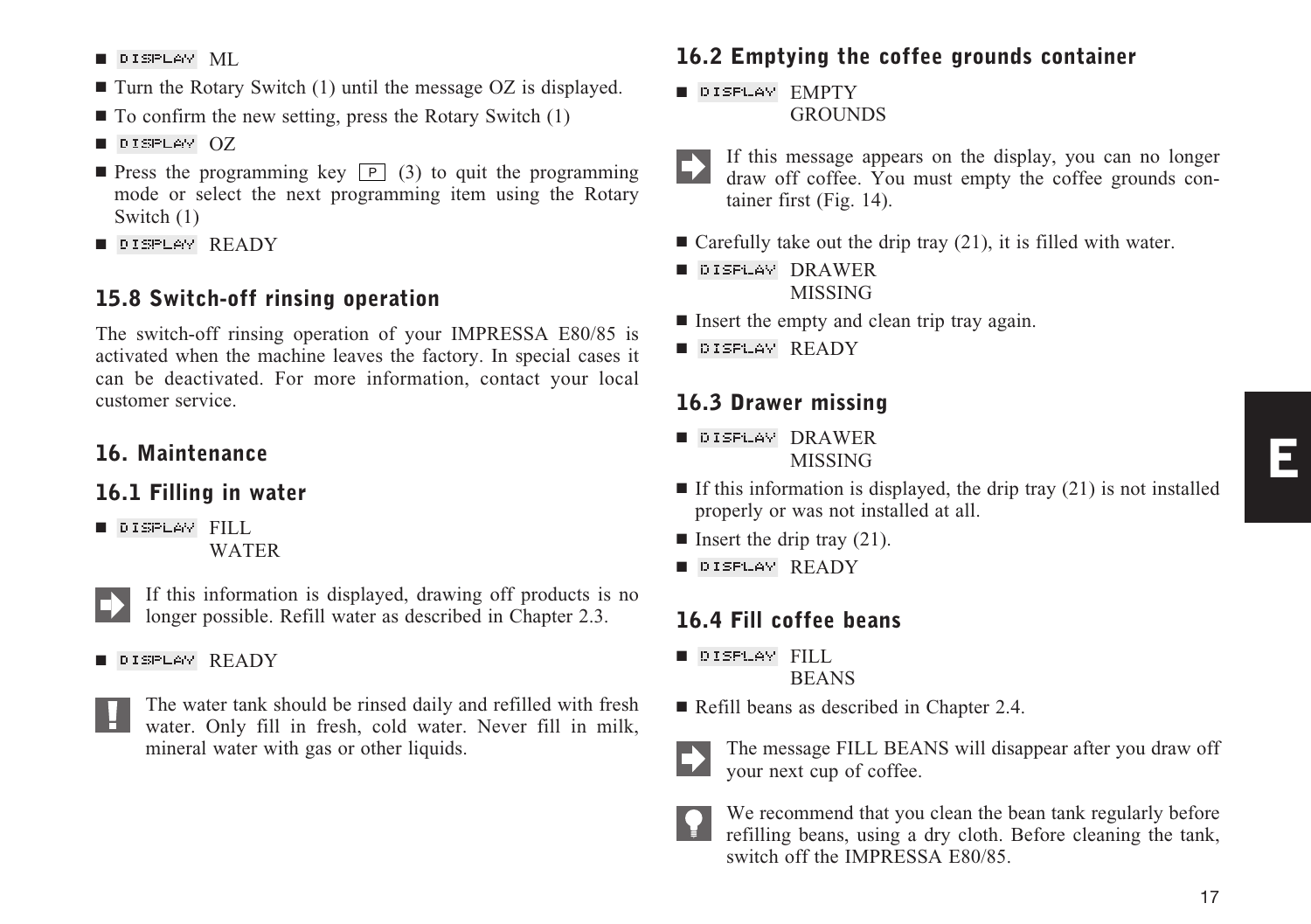### 16.5 Replacing the filter



After drawing off 50 litres, the filter cartridge will be used up. A message requesting you to replace the filter will appear on the display.

Refer to Chapter 5.2 «Replacing the filter».

### 16.6 General cleaning instructions

- Never use scratching objects, pan cleaners, cleaning sponges or caustic chemicals to clean the machine.
- Wipe off the case on the inside and outside using a soft, moist cloth.
- Clean the replaceable hot water jet after each use.
- After heating milk, draw off some hot water, to clean the inside of the replaceable 2-stage frothing jet, too (Fig. 18).
- Disassemble the 2-stage frothing jet for proper cleaning (Fig. 18).
- The water tank should be rinsed daily and refilled with fresh water.



If the water tank shows signs of scaling, remove the scaling using a commercial de-scaling agent. Take out the water  $tank$  (Fig. 4).



Remove the CLARIS plus filter cartridge, if installed, before de-scaling the water tank.

### 16.7 Emptying the system

#### IMPRESSA E80/85 **switched off**



This operation is required to protect the IMPRESSA E80/85 against frost damage during transports.

- Place a container under the replaceable hot water nozzle (17).
- **Press the steam preselection key**  $\downarrow$  **(7) until the following** message is displayed:
- DISPLAY OPEN TAP
- **B** DISPLAY EMPTYING
- DISPLAY SHUTTAP
- The IMPRESSA E80/85 is switched off.

### 17. Cleaning the IMPRESSA E80/85 upon display request

- After 200 draw-off operations or after 80 switch-on rinsing operations, the IMPRESSA E80/85 must be cleaned. A message appears on the display, telling you to start the cleaning programme. You can still draw off coffee or hot water/steam. However, we recommend that you should clean the machine (chapter 17) within the next few days.
- JURA cleaning tablets which are specially designed for the М cleaning program of your IMPRESSA E80/85 are available at your authorized dealer. Please note that machine defects or residues in the water cannot be excluded if you use inappropriate cleaning agents.



Once started, the cleaning operation must not be interrupted.



After each cleaning operation the filler funnel for pre-ground coffee should be cleaned (12).

- **DISPLAY** CLEAN MACHINE / MACHINE READY
- **Press the maintenance key**  $\mathcal{N}(9)$ **.**
- DISPLAY EMPTY DRAWER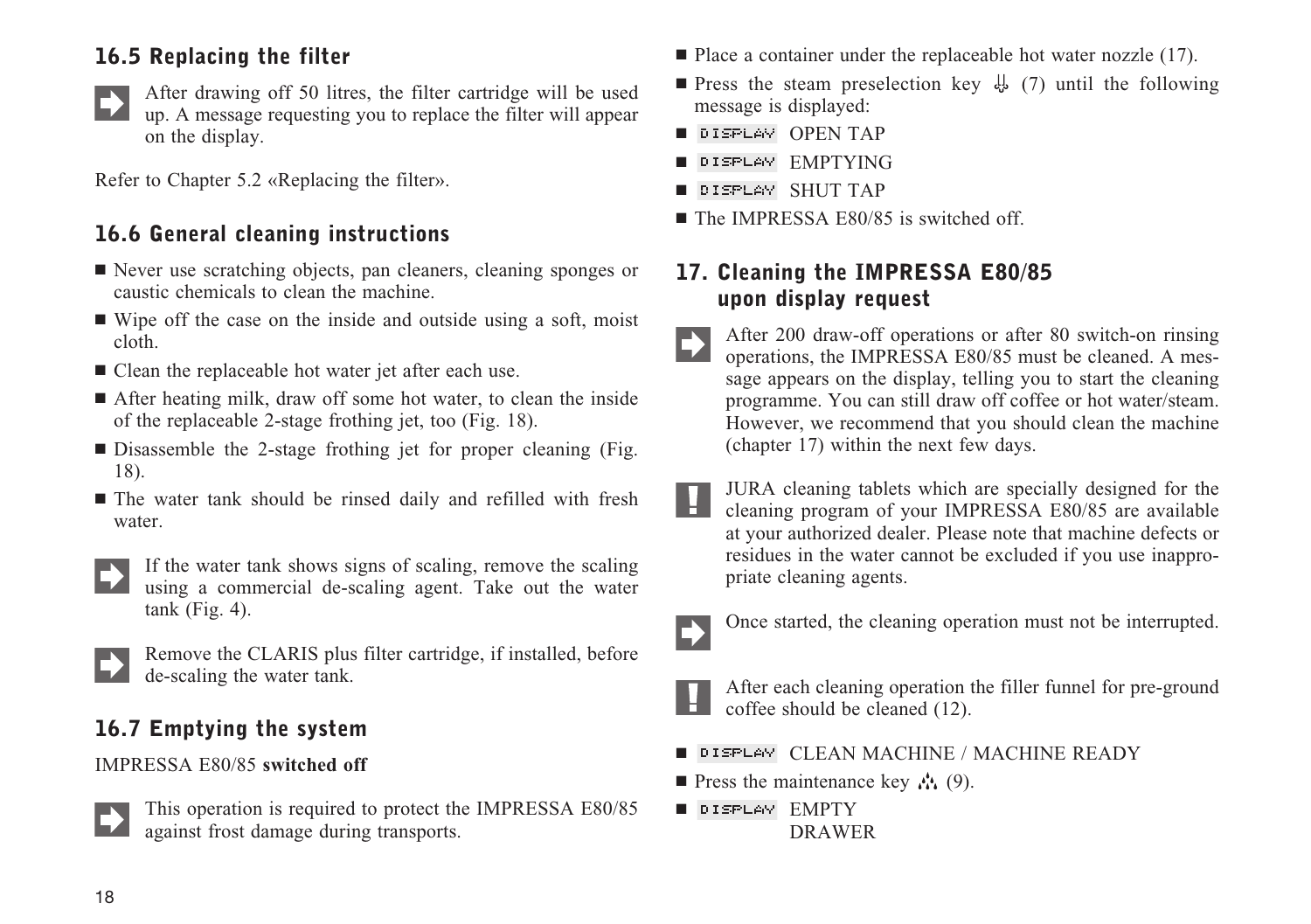- **Empty** the drawer
- DISPLAY DRAWER MISSING
- **I** Insert the drawer again.
- $\blacksquare$  Remove the drip grate (20).
- $\blacksquare$  Put a container (1/2 1, Fig. 12) under the adjustable coffee spout (18).
- DISPLAY PRESS RINSE
- **Press the maintenance key**  $\mathcal{N}(9)$ **.**
- **OISPLAY CLEANING**
- DISPLAY ADD TABLET
- Fill in the tablet (see Fig. 15)
- **DISPLAY PRESS** RINSE
- **Press the maintenance key**  $\mathcal{N}(9)$ **.**
- **OISPLAY CLEANING**
- DISPLAY EMPTY DRAWER
- -DISPLAY DRAWER MISSING
- DISPLAY READY
- $\blacksquare$  The cleaning operation was completed successfully.

### 17.1 Cleaning the IMPRESSA E80/85 without display request

- **Press the maintenance key**  $\mathcal{L}_1$  (9) until **DISPLAY** RINSE is displayed
- Turn the Rotary Switch (1) until DISPLAY CLEANING is displayed
- **Press the Rotary Switch (1)**
- Now, the program "Replacing the filter" is activated. Now, proceed as described in Chapter 17 as from **DISPLAY EMPTY DRAWER**

### 18. De-scaling the IMPRESS E80/85 upon display request

During operation, your IMPRESSA E80/85 will calcify. The degree of scaling data is degree of scaling depends on the hardness of the water in your region. Your Die IMPRESSA E80/85 will inform you when de-scaling is required. You can still draw off coffee or hot water/steam. However, we recommend that you should de-scale the machine (Chapter 18) within the next few days.

- JURA de-scaling tablets which are specially designed for the de-scaling program of your IMPRESSA E80/85 are available<br>de-scaling program of your IMPRESSA E80/85 are available at your authorized dealer. Please note that machine defects or residues in the water cannot be excluded if you use inappropriate de-scaling agents.
- E

If the IMPRESSA E80/85 needs de-scaling, the correspond-II the live NESSA LOCAL ing message is displayed.

You can still draw off coffee or hot water/steam and start the de-scaling program later.

When using the de-scaling agent, immediately remove any splashes or drips from sensitive surfaces, i.e. natural stone and wooden surfaces, or take appropriate precautions.

In any case wait until the de-scaling agent is used up and the tank is empty. Never refill de-scaling agent.

**DISPLAY** DESCALE MACHINE / MACHINE READY

**Press the maintenance key**  $\mathbf{A}$  (9).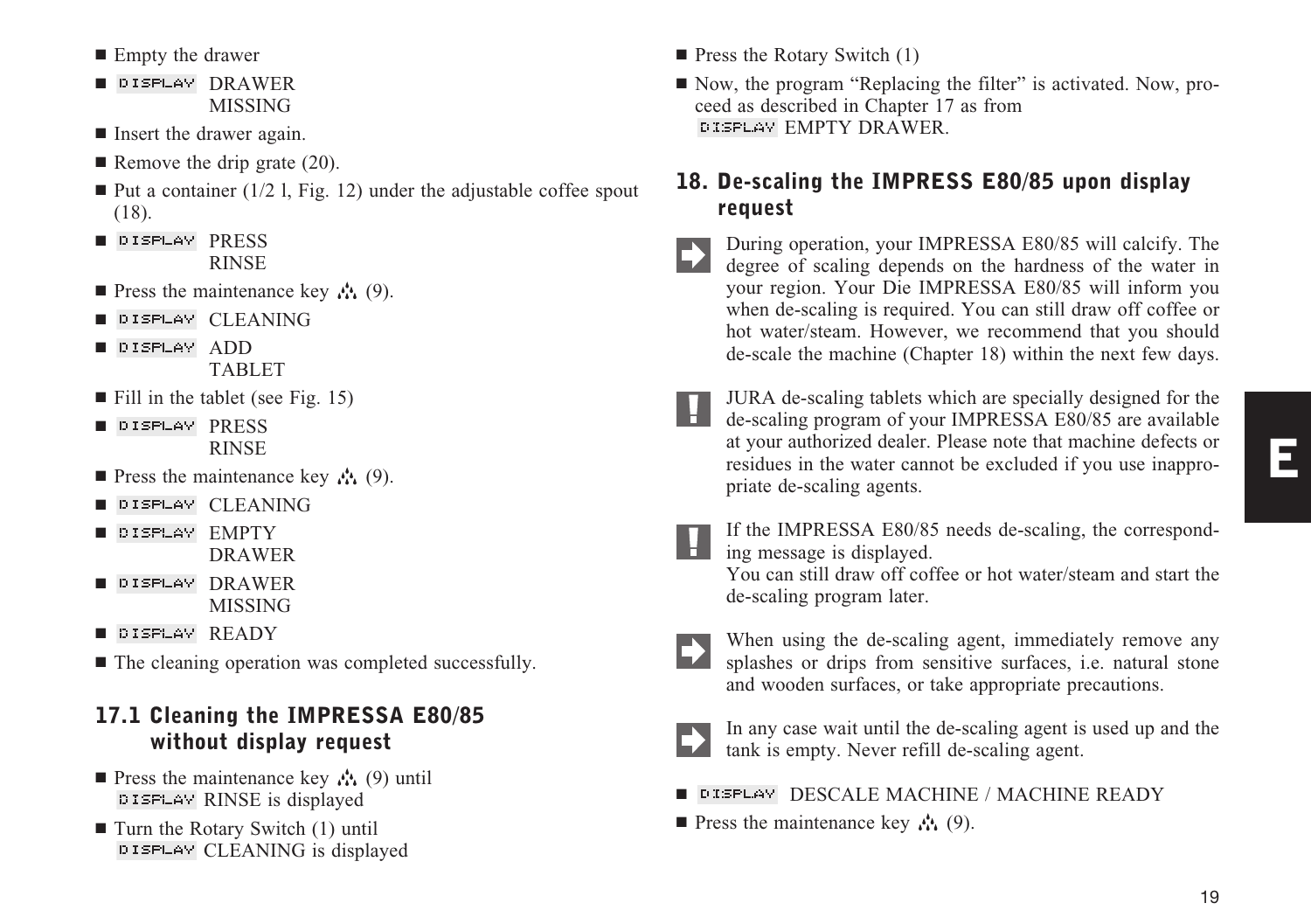- DISPLAY EMPTY DRAWER
- **Empty** the drawer

■ DISPLAY DRAWER MISSING

- **I** Insert the drawer again.
- DISPLAY SOLVENT IN TANK

Completely dissolve the content of one blister (3 tablets) in a jug containing 0.5 litres of water, and fill the mixture in the water tank. Reinstall the water tank.

- DISPLAY SOLVENT IN TANK OPEN TAP
- Put a sufficiently large container under the replaceable hot water nozzle (17).
- Open the steam / hot water draw-off valve (15) (Fig. 13)
- **I** DISPLAY DECAL ON
- DISPLAY SHUT TAP
- $\blacksquare$  Close the steam / hot water draw-off valve (15).
- DISPLAY DECAL ON
- DISPLAY EMPTY DRAWER
- **Empty** the drawer
- DISPLAY DRAWER MISSING
- **I** Insert the drawer again.
- DISPLAY FILL WATER
	- Rinse the water tank thoroughly and fill it with cold, fresh tap water. Install it again.
- DISPLAY OPEN TAP
- Open the steam / hot water draw-off valve (15) (Fig. 13)
- **DISPLAY DECAL ON**
- DISPLAY SHUTTAP
- After you have closed the steam / hot water draw off tap (15), the following message is displayed
- **DISPLAY DECAL ON**
- DISPLAY EMPTY DRAWER
- **Empty** the drawer
- DISPLAY DRAWER MISSING
- Insert the drawer again.
- DISPLAY PRESS RINSE
- **Press the maintenance key**  $\mathcal{N}_1$  (9).
- ∎ DISPLAY RINSE
- DISPLAY READY
- $\blacksquare$  The de-scaling operation was completed successfully.

### 18.1 De-scaling the IMPRESSA E80/85 without display request

- **Press the maintenance key**  $\mathcal{N}(\mathcal{Y})$  **until** DISPLAY RINSE is displayed
- Turn the Rotary Switch (1) until DISPLAY DECAL ON is displayed
- **Press the Rotary Switch (1)**
- Now, the "De-scaling" program is activated. Now, proceed as described in Chapter 18 as from DISPLAY EMPTY DRAWER.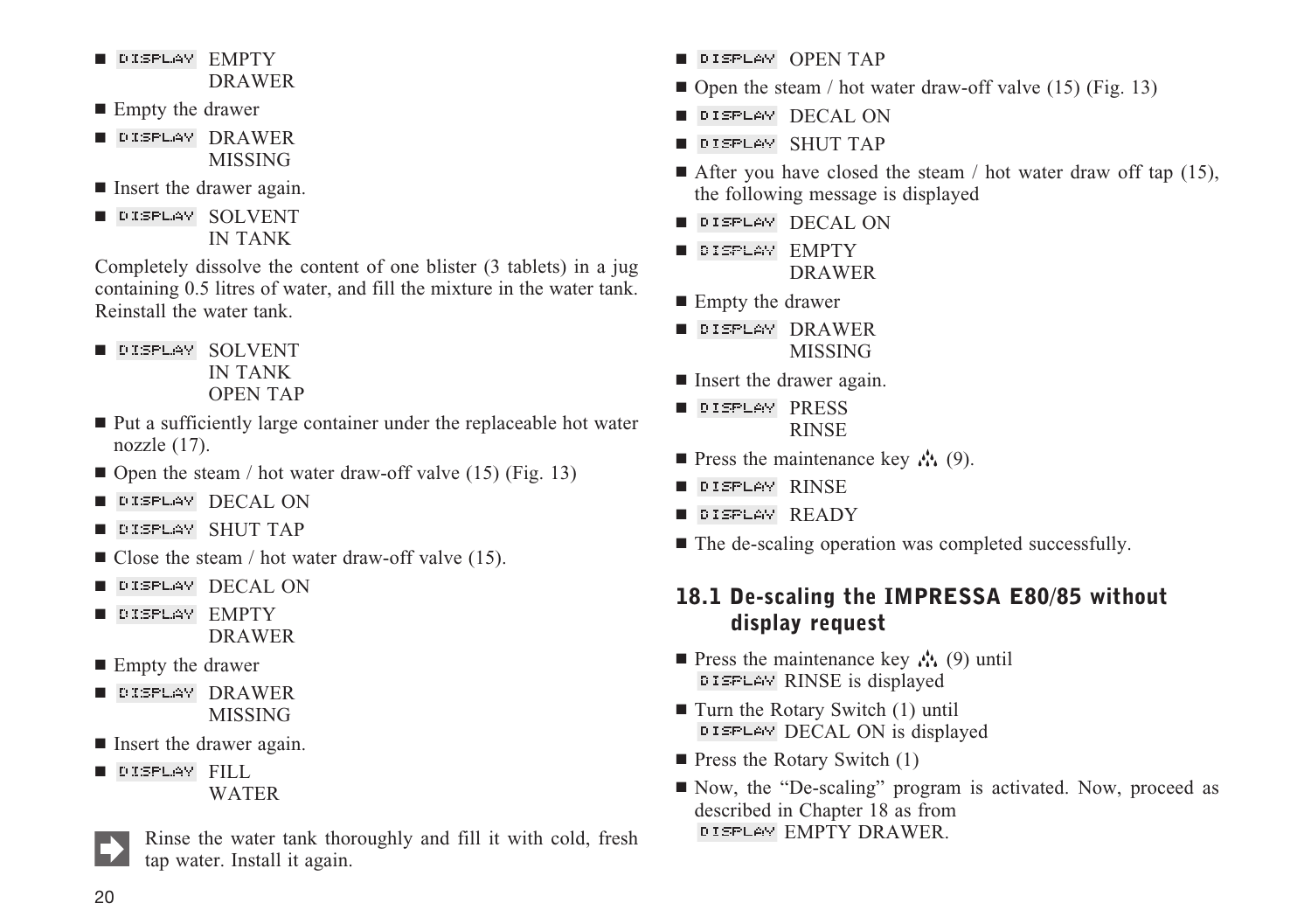### 19. Disposal

Please return the IMPRESSA E80/85 machine to your local dealer, the service shop or to JURA for proper disposal.

### 20. Tips for perfect coffee

#### *Height-adjustable coffee spout (18)*

You can adjust the height of the coffee spout to the size of your cups (Fig. 3)

*Grinding degree* Refer to Chapter 2.5 «Adjusting the grinding gear».

#### *Preheating cups*

You can preheat the cups using hot water or steam. The smaller the coffee you want to draw off, the more important preheating is.

#### *Sugar and cream*

Stirring coffee/tea will result in heat being released. Adding refrigerated cream or milk will reduce the temperature of the coffee significantly.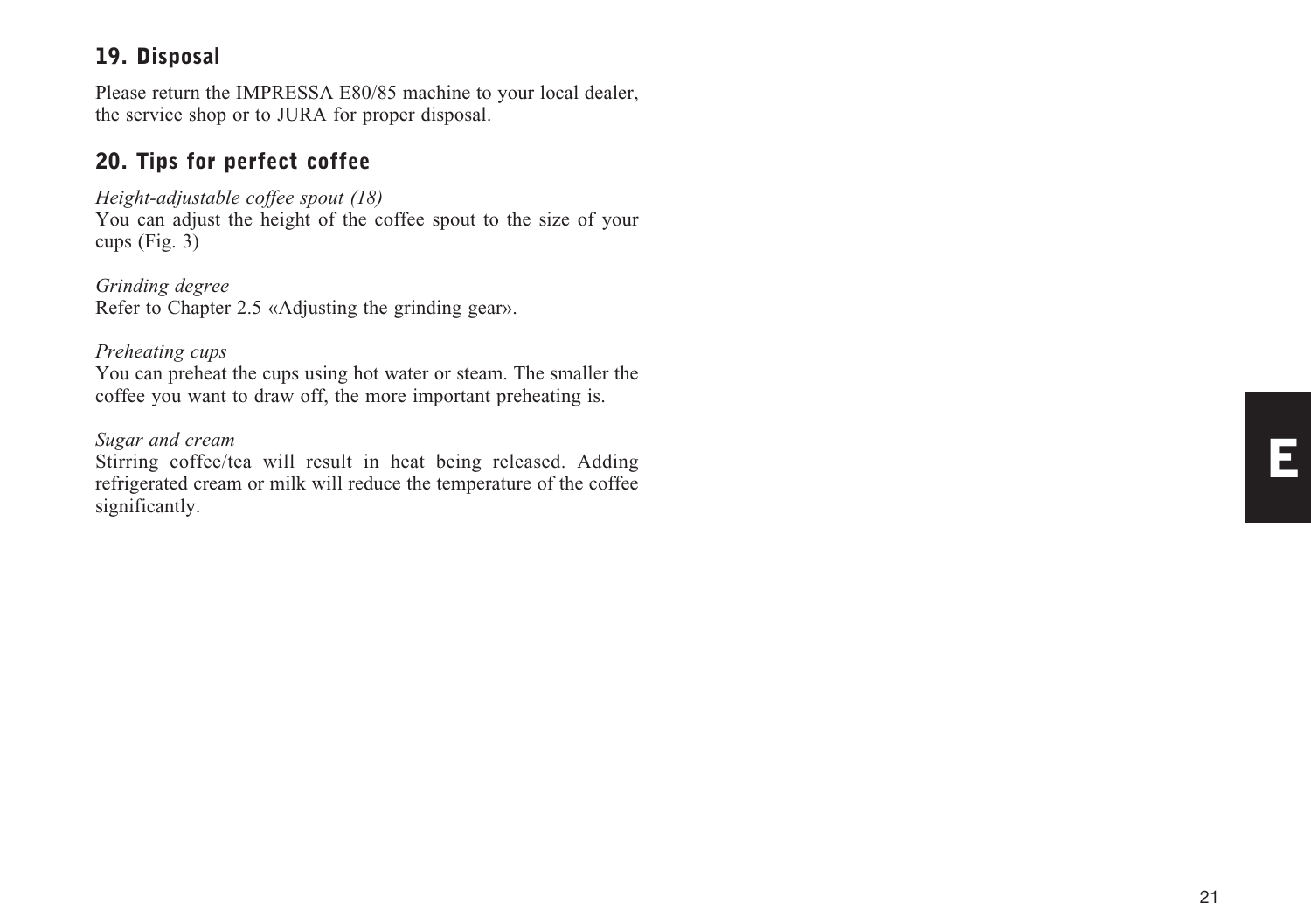| <b>DISPLAY</b>                                   | Cause                                                           | <b>Remedy</b>                                                                                                                                                                   |  |
|--------------------------------------------------|-----------------------------------------------------------------|---------------------------------------------------------------------------------------------------------------------------------------------------------------------------------|--|
| <b>FILL WATER</b>                                | Water tank is empty.                                            | Refill water                                                                                                                                                                    |  |
|                                                  | Float defective                                                 | Rinse or de-scale water tank                                                                                                                                                    |  |
| <b>FILL BEANS</b>                                | Bean tank is empty.                                             | Refill beans                                                                                                                                                                    |  |
|                                                  | Although you have refilled beans, the<br>message still appears. | Draw off a cup of coffee. The message will<br>disappear only after you have drawn off a cup<br>of coffee                                                                        |  |
| <b>EMPTY GROUNDS</b>                             | Coffee grounds container full                                   | Empty coffee grounds container                                                                                                                                                  |  |
|                                                  | Tray reinstalled too early after emptying                       | Wait 10 sec. before reinstalling the tray                                                                                                                                       |  |
| <b>DRAWER MISSING</b>                            | Drip tray not installed properly or missing                     | Install tray properly                                                                                                                                                           |  |
| <b>CLEAN MACHINE /</b><br><b>MACHINE READY</b>   | Cleaning required                                               | Start cleaning programme (chapter 17)                                                                                                                                           |  |
| <b>DESCALE MACHINE</b> /<br><b>MACHINE READY</b> | De-scaling required                                             | Start de-scaling programme (chapter 18)                                                                                                                                         |  |
| <b>CHANGE FILTER /</b><br><b>MACHINE READY</b>   | Filter used up                                                  | Replace filter (chapter 5.2)                                                                                                                                                    |  |
| <b>ERROR</b>                                     | General fault                                                   | - switch off<br>- disconnect from mains supply<br>- Connect IMPRESSA E80/85 to power supply<br>- Switch on IMPRESSA E80/85<br>- Have IMPRESSA E80/85 checked by JURA<br>Service |  |

### 21. Messages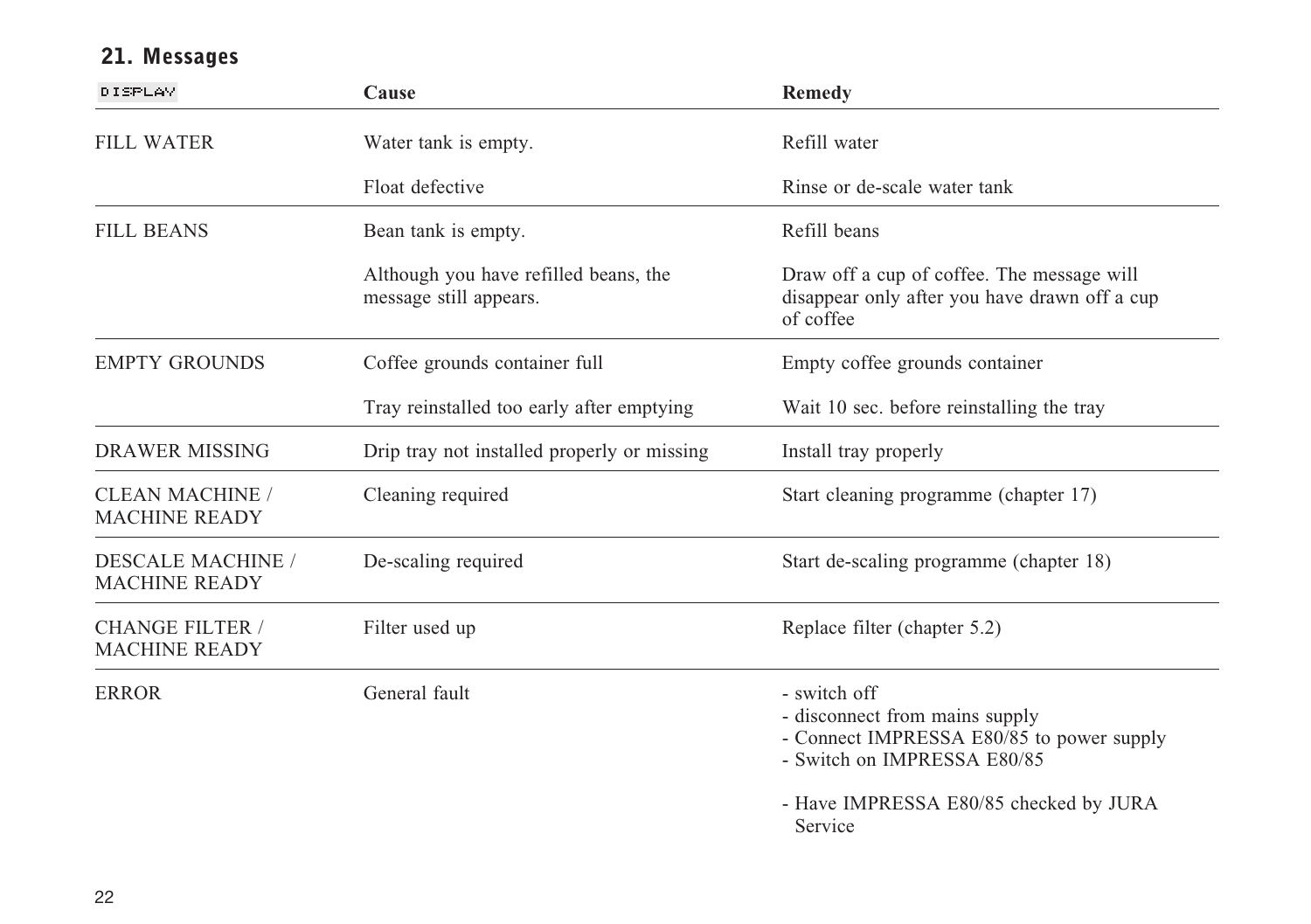### 22. Problems

| Problem                                          | Cause                                  | Remedy                                                                                       |  |
|--------------------------------------------------|----------------------------------------|----------------------------------------------------------------------------------------------|--|
| Very loud noise coming from the<br>grinding gear | Foreign body in grinding gear          | Drawing off pre-ground coffee still possible<br>Have IMPRESSA E80/85 checked by JURA Service |  |
| Too little froth when                            | 2-stage frothing jet blocked           | clean 2-stage frothing jet (Chapter 12)                                                      |  |
| frothing milk                                    | 2-stage frothing jet in wrong position | Draw off steam (Chapter 12)                                                                  |  |
| Coffee only drips<br>from the coffee spout       | Grinding degree too fine.              | Coarser grinding gear adjustment                                                             |  |
|                                                  | Pre-ground coffee too fine             | Use a coarser pre-ground coffee                                                              |  |

High-frequency, electromagnetic interference may influence the display. Drawing off coffee is possible at any time.

If the messages or problems still persist, please contact your local authorized dealer or JURA Elektroapparate AG.